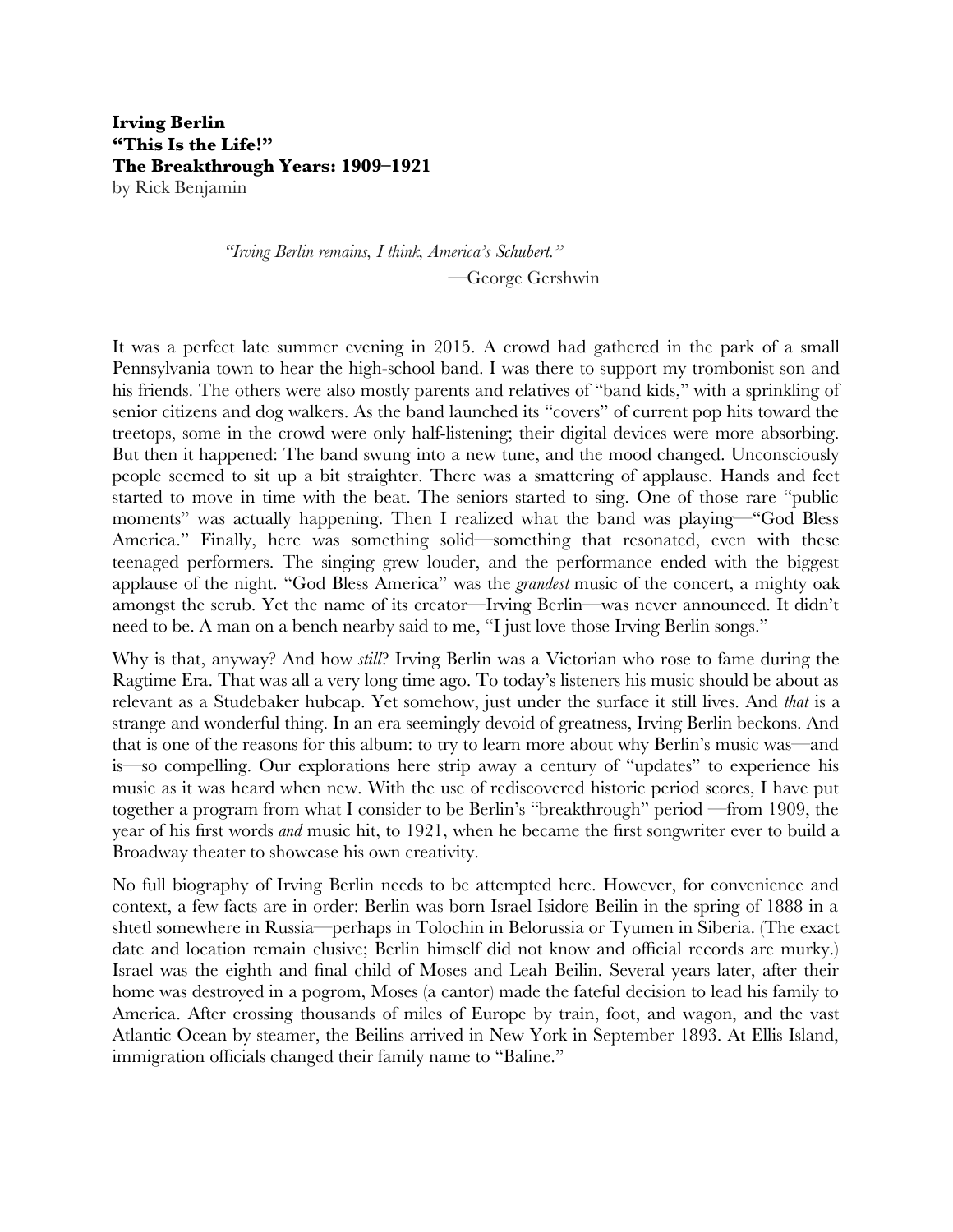And thus began a second and even more amazing odyssey: the molding of the artist eventually famous the world over as "Irving Berlin." Such a thing was unimaginable as little Izzy Baline and his family entered their new lives in the tenements of Manhattan's Lower East Side. Poverty and dislocation were still their daily experience, but America offered something wondrous—upward social mobility for those with talent and ambition. After the death of his father (1901), Izzy left school to work as a newsboy to help support his mother and siblings. But soon he struck out on his own, busking for coins and sleeping in fophouses. Once Izzy landed a job as a chorus boy in a traveling show. This led to work as a "song plugger" for a major Tin Pan Alley publisher. But both of these advances were temporary. Yet both planted big ideas.

In 1904 Izzy Baline took up a new line of work as a singing waiter in Chinatown's gritty Pelham Café. At the keyboard of this saloon's upright piano, he "taught himself music." Soon Izzy could play his own simplifed versions of the latest popular tunes in the fnger-friendly key of "F-sharp" (technically speaking, G-fat). Simultaneously, he began to make a reputation for himself as a singer and, more importantly, as a clever man with words (another achievement, since English was his second language). Izzy remained an enthusiastic "student" of popular songs (collected by "ear" since he could not read music). And while at the Pelham Izzy wrote his frst published song lyric—"Marie from Sunny Italy." (The tune was by the joint's resident pianist, Mike Nicholson.) The cover of the sheet music proclaimed: "Words by I. BERLIN Music by M. NICHOLSON." (Whether "Berlin" was an error or a deliberate new Baline pseudonym remains a niggling, unanswered question.)

By 1908 Izzy—now known as "Irving Berlin"—had completed his amazing metamorphosis from singing waiter to professional lyricist. One day when he was shopping around a new lyric to the music publishers, Berlin dropped in at the recently opened Ted Snyder Co. The office manager there, Henry Waterson (1873–1933) listened as the twenty-year-old recited his poem. Waterson then asked to hear the music that went with it. Berlin had none, but determined to sell something, headed to a piano and quickly improvised some to ft his lyric. Duly impressed, Waterson promised Berlin \$25 for the song (a topical number called "Dorando") and also hired Berlin as a staff lyricist.

For a time at the Ted Snyder Co. Irving Berlin stuck to writing words for other people's melodies. But in December of 1909 another milestone was reached—Berlin's frst major success as a "Words & Music" songwriter was issued by the frm—"That Mesmerizing Mendelssohn Tune." This was the beginning of a glorious cavalcade (more than ffteen hundred in all) that made Irving Berlin America's beloved "Poet Laureate of Song."

 The usual starting place for genius is hard work. That was something Irving Berlin had a vast capacity for. His strong intellect and powers of concentration were relentlessly directed toward one goal—the creation of hit songs. As he told a 1915 interviewer, "I am, sometimes unconsciously, working on songs all of the time, at home and outside and in the office." Even so, true inspiration rarely struck: "The most common way means brain torments and tortures before an idea comes. Sometimes I sit for hours laboring for an opening to put in a punch. Sometimes they come when I am ready to give up; more frequently they don't come at all. . . . So many of my songs are written under pressure that I can't trust to what is called inspiration. . . . I am kept under a nervous strain, and more often than otherwise I feel as if my life depends on my accomplishing a song."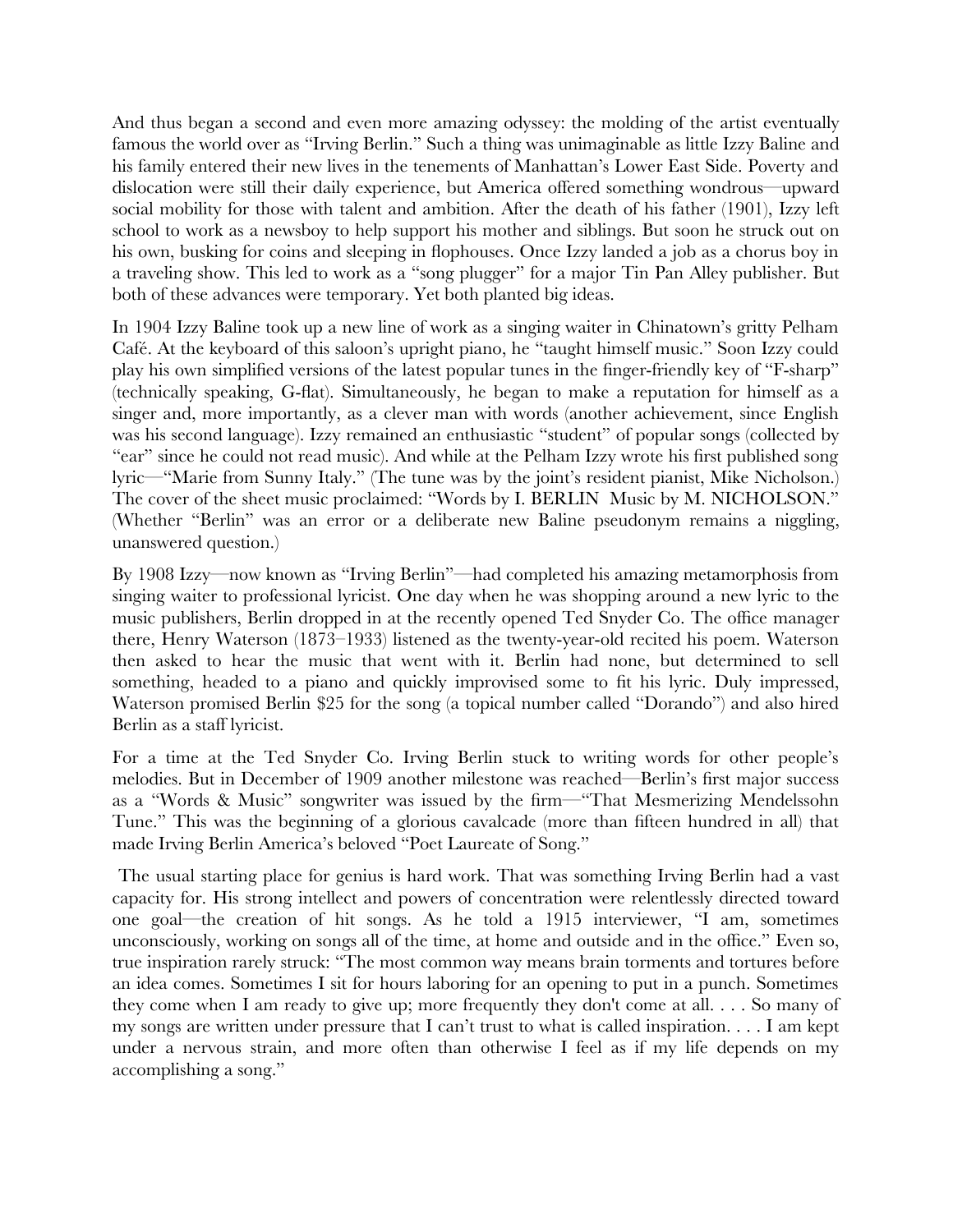Part of that strain may have stemmed from Berlin's lack of musical training. Most aspiring musicians take lessons or go to special schools to learn how to better express their artistry. Berlin rejected that path. Indeed, throughout his over sixty-year career he never even learned how to read or write musical notation. That state of affairs may be hard to fathom (imagine Charles Dickens, for example, being illiterate); but Berlin developed a creative process that rendered note reading and music theory unnecessary. As he remarked to a reporter in the 1910s, ". . . I've never learned to read music. In this connection I may add that in my ignorance of the laws of music, I have often broken all laws, and the result was an original twist. I get an idea, either a title or a phrase or a melody, and hum it out to something defnite. When I have completed a song and memorized it, I dictate it to an arranger."

This anonymous "arranger" was the vital link in bringing the creations of many of the period's songwriters to the marketplace. From the 1880s until the late 1920s, the popular music industry was based on ink and paper: the physical "score"—i.e., "sheet music"—was their only product. To serve the huge public demand for this, a vast and proftable music publishing industry arose. For many years the printing and distributing of sheet music was the be-all and end-all of the "music business." For composers this meant that their new works had to be quickly and expertly notated; that was the only way to make them "real" and give them commercial value. Under these conditions composers who could neither read nor write music were at a disadvantage. However, the executives of Tin Pan Alley quickly realized that many of the best songwriters were (by whatever quirk of neurology) unable to read or write down their own creations. They played "by ear," and that was that. So to harvest this valuable musical "crop," the publishers developed the "musical arranger" system: Musicians of solid training, acute hearing, and a modicum of diplomacy were hired to stand by with pencil and music paper and transcribe into proper form whatever the "composer" sang, whistled, hummed, or banged out on a piano for them. This sketch was then revised, edited, and sent to the engravers. A beautifully printed piece of sheet music (perhaps with a colorful illustrated cover) was the fnal result.

Irving Berlin relied totally on his arrangers, and maintained long and exclusive relationships with several of them. His arranging staff was of two types: The closest were his "musical secretaries," some of whom literally lived with him. The second group was Berlin's orchestrators, specialists in the job of expanding his music from the piano to the wider possibilities of the band, orchestra, and (sometimes) chorus. The latter group was especially infuential on the fnal sounds as perceived by audiences. But either by accident or design, the signifcant contributions of arrangers to Irving Berlin's music have usually been downplayed or overlooked entirely. Part of the purpose of this recording is to fll in the musicological record by acknowledging these fne unsung musicians.

The frst arranger with whom Berlin worked extensively was William Schulz (1882–1945). It was he who assisted Berlin on that fateful day when the songwriter had walked into the Ted Snyder Co. with words but no music for "Dorando." Schulz's successful support of Berlin in that encounter was the nudge that helped secure Berlin's frst position on Tin Pan Alley. Afterward Schulz—a specialist in orchestration—scored virtually all of Berlin's songs for the next seven years, including all of his biggest hits. (Four of these fne arrangements are heard on this recording.) Other veteran Berlin staff arranger/orchestrators whose work is featured here are Albert Lewis Moquin (1881–1949), Mornay D. Helm (1889–?), and Milton Ager (1893–1979).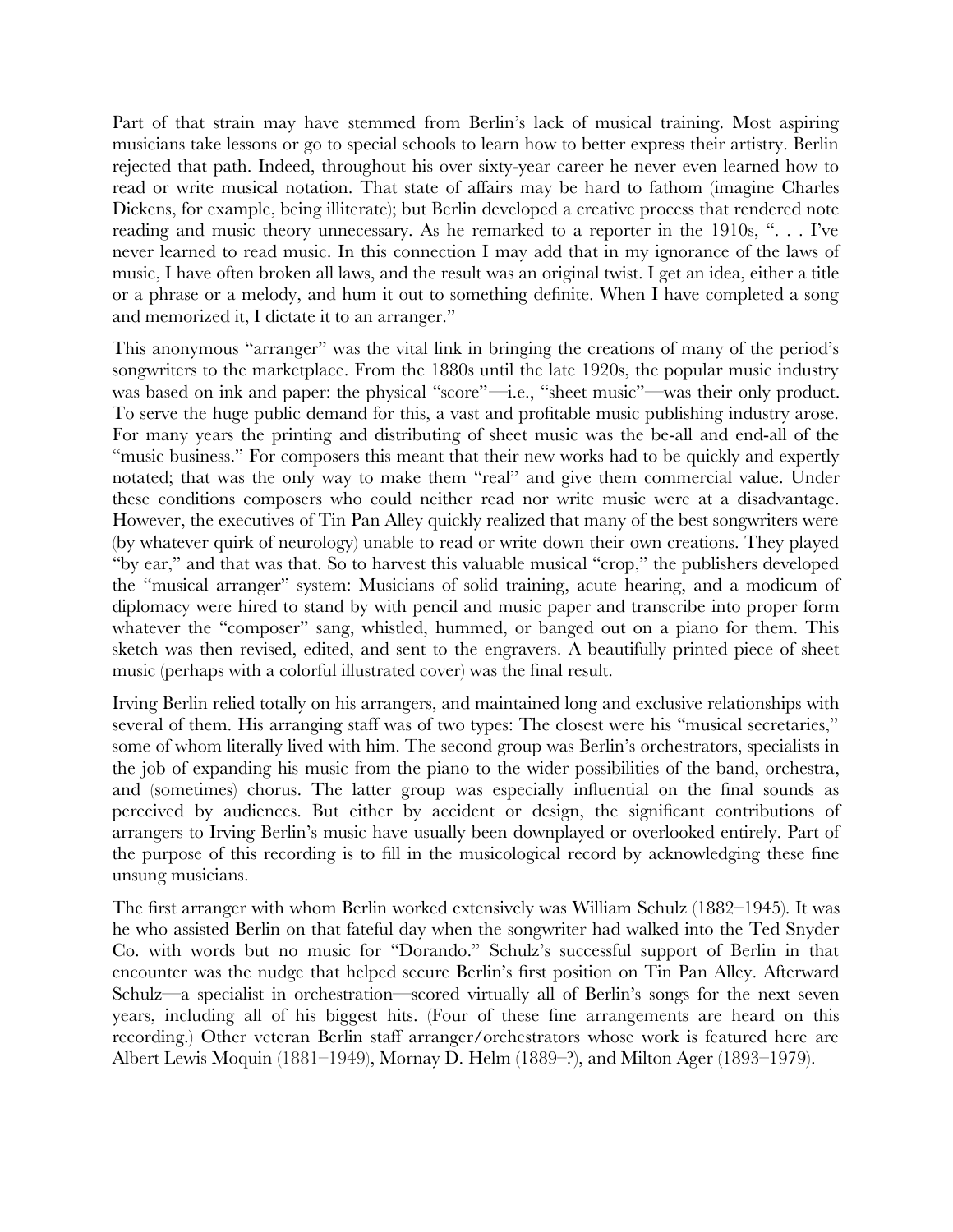Another unusual aspect of Irving Berlin's creativity was his status as a "words and music" songwriter. This was a considerably rare phenomenon; the gifts required are seldom found in one person. Songwriting was almost always a collaborative process: One partner composed the music and the other wrote the words. (The teams of Gilbert & Sullivan and Rodgers & Hammerstein are but two classic examples.) A person who could do both with virtuosity was nearly unique and enjoyed considerable advantages. Doing both jobs assured the best possible "ft" between words and music: The single creator did not have to call a meeting with his partner. He could work at any time, day and night, and plug away until the song was perfected. And if such perfection wasn't reached, the work in progress could be shelved and pulled out at a later time for further honing. This one-man method also assured that there could also be no "creative differences" (a common peril of songwriting teams). Confict and compromise were inevitable facts for songwriting partners. Irving Berlin on the other hand enjoyed the luxury of being able to suit himself, and, especially later in his career, take whatever time he needed to do so. And when Berlin (a perfectionist) was pleased, oftentimes millions of other people were too.

One last facet to ponder while enjoying this recording is Irving Berlin's impeccable sense of melody. This indeed seems to be the most outstanding feature of his songs, and the attraction that frst draws the listener's attention. An entire analytical book could be written on the nature of Berlin's melodies. But the upshot probably is that Berlin's tunes were wonderful because he was gifted with a superb, innate sense of *harmony*, from which his melodies sprang. Berlin's music itself presents us with quite a bit of evidence for that theory. He also made several statements (perhaps unwittingly) to support it. In an early interview about "Alexander's Ragtime Band" for instance, Berlin said, "I had long admired certain of its [harmonic] progressions, but the *melody* came to me right out of the air." Even stronger support comes later from Robert Russell Bennett (1894–1981), the master musician who arranged and orchestrated for virtually every major American songwriter and Broadway composer, including Berlin:

Irving Berlin, working with the arranger, would sometimes stop at a chord and say, "Is that the right harmony?" We would say, "It's probably not the one you want. How about this?" We would strike a chord and he would say, "No, that's not it," or his face would light up and he'd say, "That's it!" Which means that his inner ear was way ahead of his fngers on the black keys of the piano. The right harmony, as he called it, was part of the original inspiration, whether he could play if for you or not.

But however he achieved it, Irving Berlin's songs succeeded beyond his—and everyone's wildest dreams. A simple and profound man, he has also left us with the best summation of his work: "My ambition is to reach the heart of the average American. Not the highbrow nor the lowbrow but that vast intermediate crew which is the real soul of the country. . . . My public is the real people."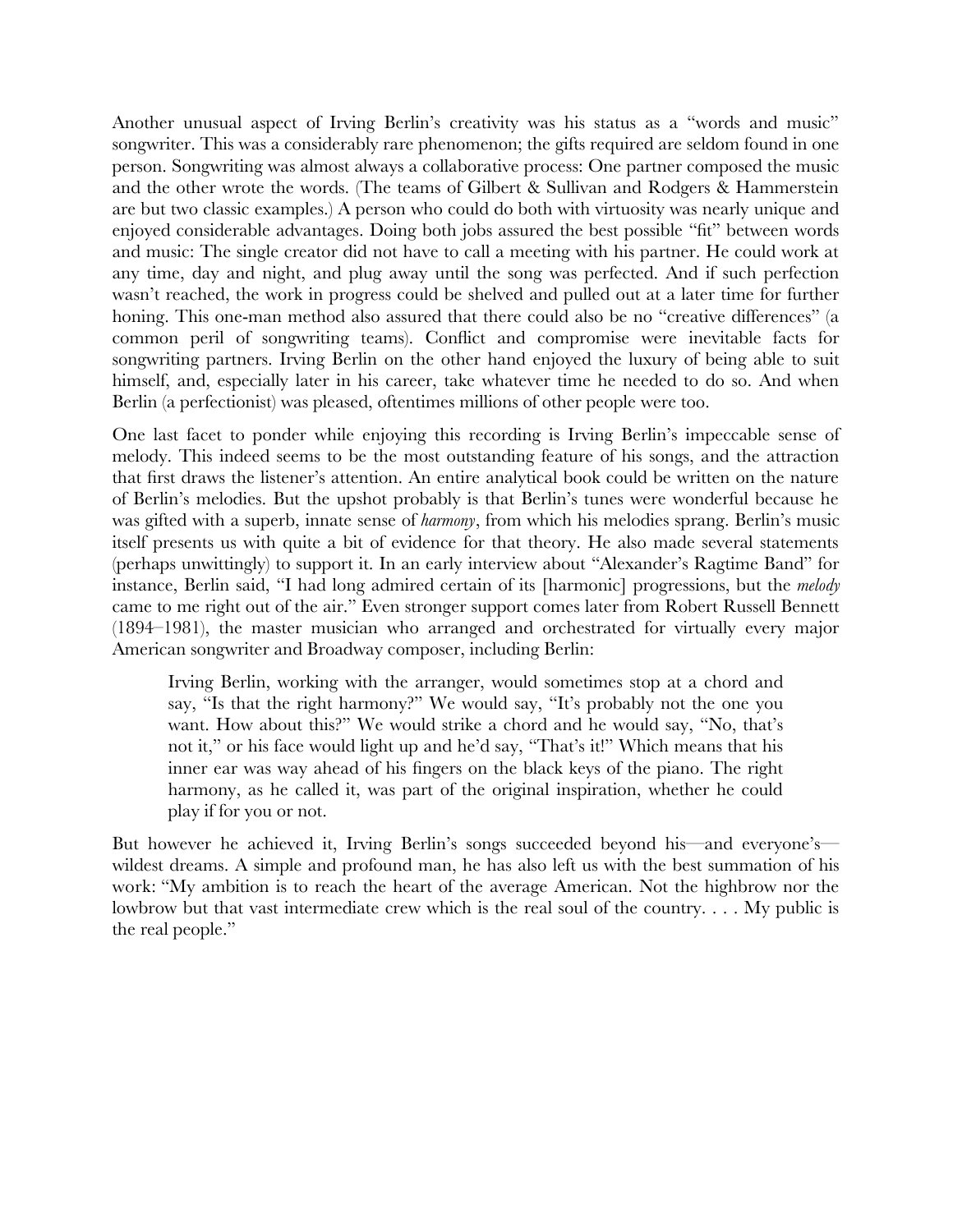# **THE MUSIC**

Irving Berlin's frst true hit as a "words & music" songwriter was **"That Mesmerizing Mendelssohn Tune"** (1909). It appeared toward the end of his first full year on Tin Pan Alley. During that time his employers at the Ted Synder Co. had confned him almost entirely to lyric writing. But Berlin also wanted to write music for his own words. Nothing if not persistent, he proved himself capable beyond any doubt by coming up with both the engaging melodies and clever rhymes of "That Mesmerizing Mendelssohn Tune."

This number is a fne example of a period "dialect song" featuring black protagonists. But it is more complex that its contemporaries; rather than focus on the stereotypically "comic" aspects of African-American life, it instead encourages cultural aspiration and assimilation: Its lead character adores that old chestnut of genteel (and waspish) parlor pianists, Mendelssohn's "Spring Song." This was a sentiment shared by millions of 1909 Americans, including Berlin and legions of his fellow immigrants. With "Mesmerizing Mendelssohn Tune" Berlin gives us the frst full glimpse of his powers—charming, witty, tuneful, and yet transformative. In a simple pop song Berlin mixes several cultural themes, old and new, in a way that appealed to listeners from a diversity of backgrounds. And that is what made "That Mesmerizing Mendelssohn Tune" a great success and the banner signaling the arrival of a major new talent on Tin Pan Alley

More than a century after its appearance, **"Alexander's Ragtime Band"** is still one of the world's most familiar songs. It was also one the greatest Irving Berlin hits and, as Alec Wilder put it, "a high point in the evolution of popular music." Yet for its apparent directness, "Alexander's" is also a work of surprising complexity.

1911 America was awash in lively popular songs. But from its arrival early that year, "Alexander's" stood out because it truly was different. Like "That Mesmerizing Mendelssohn Tune," it features African-American characters in a non-demeaning, even celebratory manner. This alone was unusual for that era. Even more unusual and perhaps unprecedented was the song's essential "gesture," which as Charles Hamm put it, was "a first-person exhortation to anyone and everyone within earshot." This direct call to action—inviting the listener to be *a part of a song*—was something new, at least for Tin Pan Alley.

"Alexander's" was also exceptional because Berlin did not struggle with it: "I wrote the whole thing in eighteen minutes," he admitted, "surrounded on all sides by roaring pianos and roaring vaudeville actors." Instinctively Berlin knew he had a hit. But his bosses at the Ted Snyder Co. were concerned that "Alexander's" chorus was too long—thirty-two bars, double the customary length. But Berlin insisted and prevailed, establishing the short verse, long chorus song model that was to serve him so well. "Short verses put the singer into the chorus and the song-idea quickly," he explained, "Yet all of my songs run to long choruses. Short choruses, I argue, are over too quickly; they don't carry enough sustained interest."

While not an overnight success, "Alexander's" caught on fairly quickly. It was a perfect vaudeville song, which is why Berlin "placed" it frst with Emma Carus (1879–1927), the famous "female baritone" whom he had met during one of his own brief "turns" as a vaudevillian*.* (Carus may have even been the song's inspiration.) The frst performance of this iconic song is unfortunately not known. Carus's frst documented performance of it occurred on May 25, 1911, but she had been singing it for several weeks beforehand. In any case, "Alexander's Ragtime Band" was a "wow!" Within weeks, every stage act that could arrange to do so was featuring it.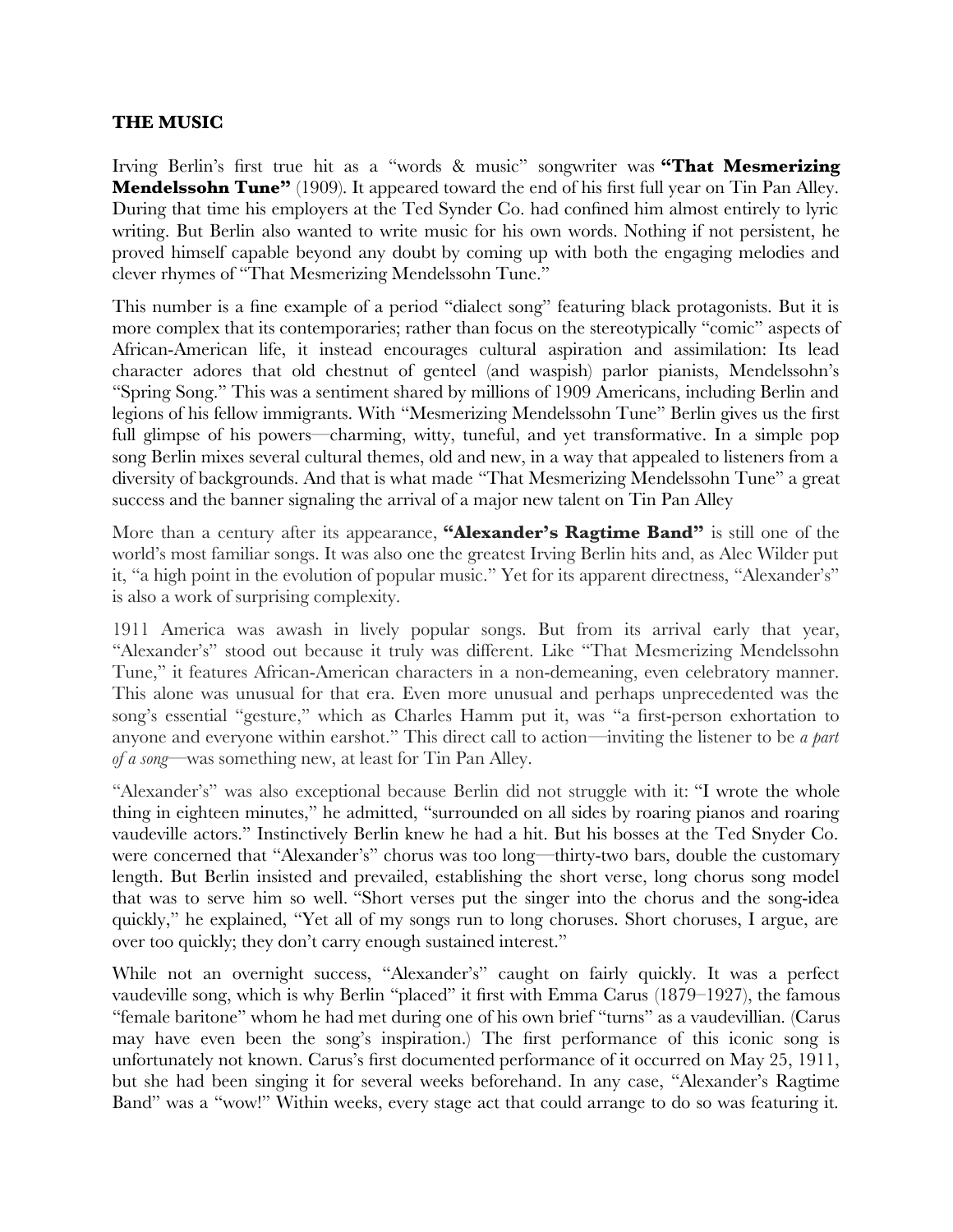Within a month the song was a confirmed hit; sales of sheet music sales and phonograph records were brisk. (One million sheets were sold within its frst sales quarter.) By the end of the summer of 1911, *Variety* quite correctly proclaimed "Alexander's Ragtime Band" as "the musical sensation of the decade."

That decade has now lengthened beyond the century mark, yet "Alexander's Ragtime Band" is still amazingly alive and well within our national consciousness. Along the way it has accumulated quite a bit of "mythology" that should be corrected. One is the oft-repeated claim that the song started America's ragtime craze. That is obviously not true; the Ragtime Era had of course been booming along for at least a dozen years before "Alexander's" came on the scene. A second common fallacy is that "Alexander's" is ragtime music. (Some older texts even cite it as an archetypical "rag.") But since the song has hardly any syncopation—the very hallmark of true ragtime—that claim is also incorrect. Instead, "Alexander's" is, as Irving Berlin once succinctly put it, a "song about ragtime." And a very great one at that, which you will perceive if you will kindly "come on and hear" it played from William Schulz's original 1911 vaudeville orchestration here on track 14.

While "Alexander's Ragtime Band" was carrying him closer to fame, Irving Berlin began one of his experiments with the more serious forms of musical expression. In the early fall of 1911 he wrote **"My Melody Dream**,**"** the frst of what would eventually be a set of three art songs. Its contemplative, non-commercial nature suggests that Berlin had decided to expand his creative horizons. Having mastered the lively, extroverted pop song, he was now perhaps ready to evoke something more refective of his own quiet, introspective personality. Perceptively, Berlin realized that the typical verse/chorus pop song format would hardly be suited to the delicacy required for his "Song Poem." Instead, "My Melody Dream" unfolds in its own way, compactly and very unusually, in three oddly barred sections: phrases of ten, seventeen, and ten bars, respectively. (To give some idea of the strangeness of this, recall that all American popular music going back to its beginnings was built on eight, sixteen, or very occasionally, thirty-two bar phrases. Nonconformance results in a lopsided or tentative-feeling composition.) The tonality of "My Melody Dream" is equally idiosyncratic, drifting measure to measure from major to minor. Also notable, the song's predominant rhythms are ragtime—andante and legato—but nonetheless ragtime. Berlin's use of these fgures in this context brings to mind the music of another composer who even better understood the expressive possibilities of syncopation—Scott Joplin (c.1867–1917). "Respectfully dedicated to my pal Wilson Mizner," this intriguing Irving Berlin rarity is gorgeously reclaimed from the mists of time here by soprano Bernadette Boerckel, accompanied by yours truly.

"Everybody's Doin' It Now" was Irving Berlin's third major success of 1911. With it he once again proved his keen awareness of public sentiment and better still, an uncanny ability to get ahead of the curve of emerging trends. The "Doin' It" in this case refers to a mania for dancing that was just beginning to grip the nation. Known as the "Dance Craze," this phenomenon was one colorful manifestation of early 20th-century America's break away from Victorian ideals and morals. In the 19th century dancing had been an occasional, formal, highly ritualized type of public gathering. With the nation's evolution from an agricultural/rural society to an industrial/urban one, the customs of dancing also changed radically. The new steps were performed by male/female "couples" rather than with large group formations. Dances were simplifed, ballrooms and dance halls sprang up, and "tripping the light fantastic" with *strangers* became an acceptable (or nearly so) behavior. By 1911 the public was warming to the idea of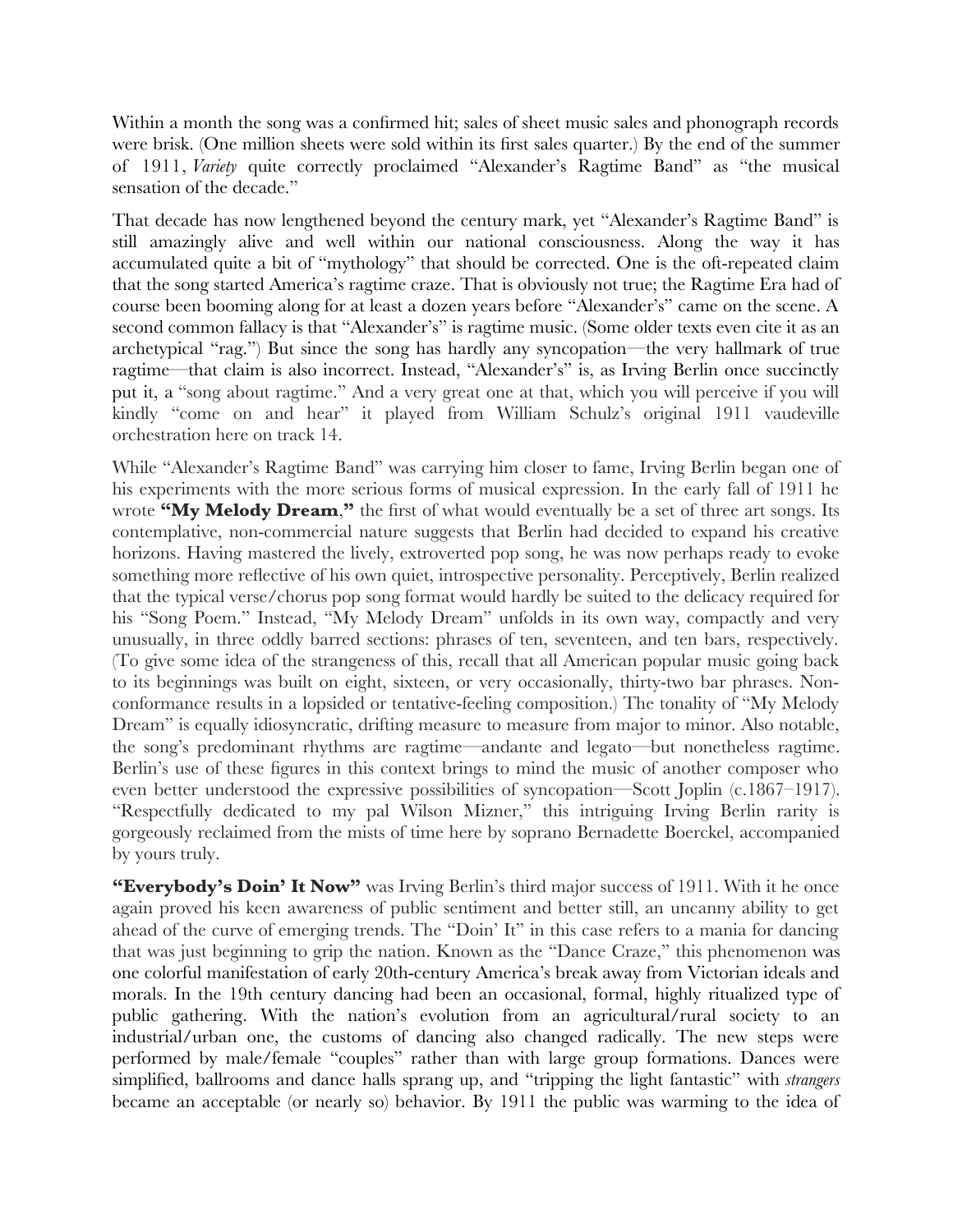dancing as casual recreation and with that, racy ragtime steps and the "Animal Dances" including the Turkey Trot, became the rage.

This subject matter was particularly attractive to Irving Berlin: "I wanted a dance song; everybody was doing it. I just sat down and wrote the thing as it was. It was the dance craze put to music and words. Even the lyrics have the swing:

*Everybody's doin' it, Doin' what?, doin' what? Everybody's doin' it, Doin' what?, doin' what? Ain't that music touchin' your heart? Hear that trombone bustin' apart. Come, come, come, come, let us start. Everybody's doin' it now!*"

"Everybody's Doin' It Now" may also have been one of Berlin's earliest songs written specifcally for a full-length stage production, rather than as a stand-alone pop or vaudeville song. It was premiered by Lydia Barry in the *Revue of Revues* at the Winter Garden Theatre on September 27, 1911. The published sheet music for the song did not appear until more than a month later.

Our performance of "Everybody's Doin' It" heard on track 1 is played from the original, official 1911 dance orchestra score by William Schulz. It is delightful to play and no doubt made dancers equally excited. Some of the changes Schulz made in converting the song into a dance number were standard practices which, for historical purposes, should be mentioned: First, to make it suitable for the Animal Dances (like the Turkey Trot), the tempo of the music had to be increased. So the song's 4/4 meter was halved to 2/4, and the speed of the harmonic accompaniment (the "Oom-pah") under the melody was doubled. The original song also included many dotted rhythms, which for an up-tempo performance had to be smoothed out into "straight" eighths. These were standard but important alterations seen in literally a thousand 1900s and 1910s dance arrangements of songs. However, Schulz does inject a few surprises: One instructs the musicians to put down their instruments and shout during the refrain *("Doin' what?!"*). Also, to extend the duration of the piece to fit the duration of the dance, Schulz composed new music to serve as a trio—a sixteen-bar serving of real high-stepping ragtime that does not appear in the original Berlin song.

1912 was a time of triumph and tragedy for Irving Berlin. Apart from his song successes he was becoming a sought-after vaudeville performer, singing his own hits for enthusiastic audiences. Things were going well at the offce too: Berlin had been promoted from hired hand to partner at the Ted Snyder Co. (duly reorganized as "Waterson, Berlin & Snyder"). But most importantly, Berlin had fallen in love with Dorothy Getz, the comely nineteen-year-old sister of one of his associates. After a "whirlwind romance," Irving and Dorothy were married in February 1912. Afterward, following the fashion of the day they honeymooned in sunny Havana, Cuba. The newlyweds then returned to New York eager to begin the rest of their lives together. But heartbreakingly, Dorothy fell ill with what was diagnosed as typhoid fever, apparently contracted in Cuba. Despite the efforts of several of Manhattan's best physicians, she languished and then died on July 17, 1912.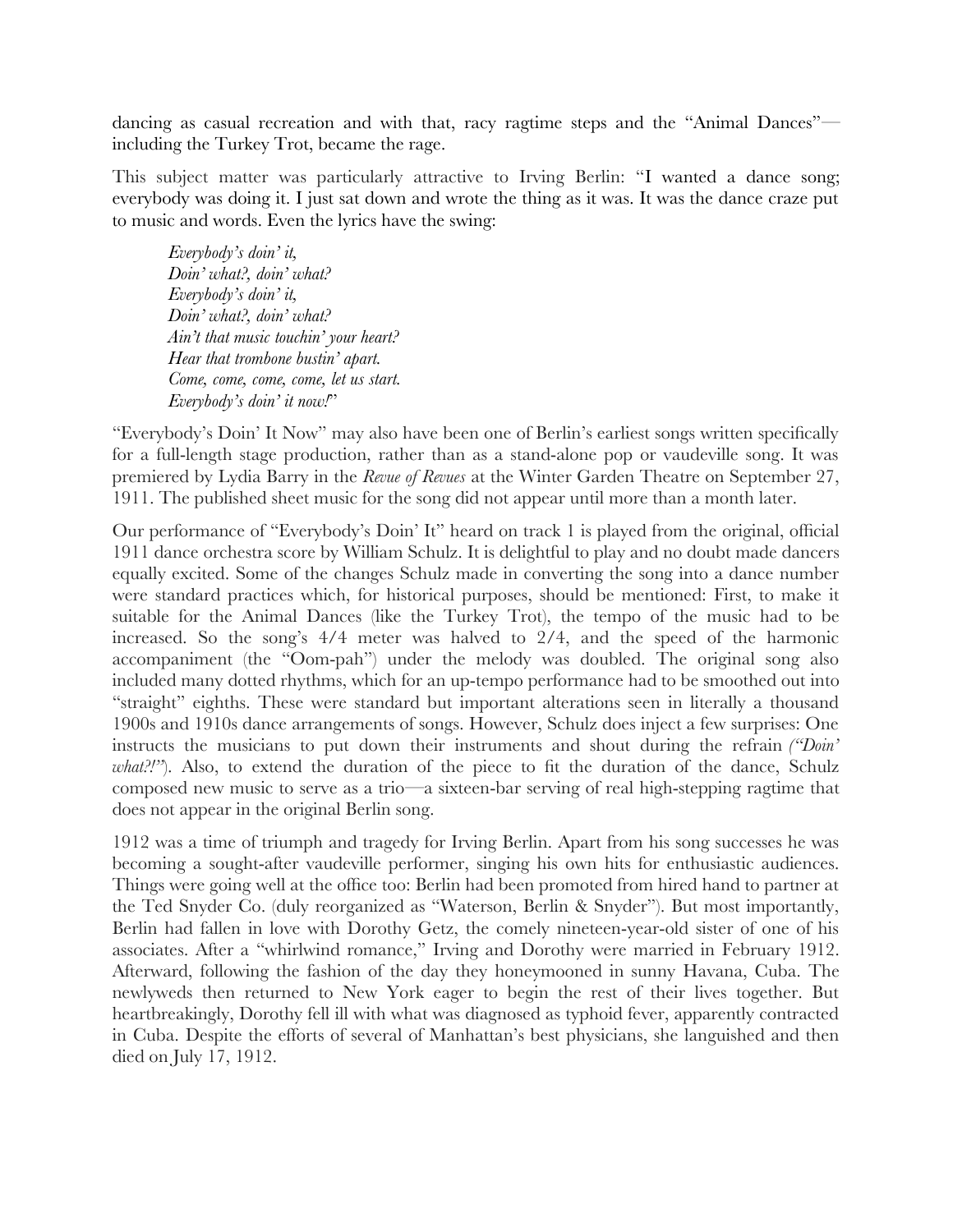The devastated songwriter attempted to carry on, cranking out cheery songs at his Weser transposing piano. But the spark was gone. Berlin went to Europe for a long rest. When he returned he had still not found his equilibrium; then, in the chilly autumn he thought of something he needed to do for Dorothy that he had not yet done—a song. The result was **"When I Lost You**.**"** Years later Berlin admitted it was the only song he had ever written about his own life. Its creation was cathartic; in the words of Alexander Woollcott, "He had to write [it]. It gave him his frst chance to voice his great unhappiness in the only language that meant anything to him."

*I lost the sunshine and roses, I lost the heavens of blue, I lost the beautiful rainbow, I lost the morning dew. I lost the angel who gave me Summer the whole winter through. I lost the gladness that turned into sadness When I lost you.* 

Musically, "When I Lost You" was Berlin's frst truly great ballad. His friend George M. Cohan (1878–1942) went even further, calling it the prettiest song that he had ever heard. Indeed, its melodies and harmonies are both so perfect that here we highlight them with an orchestral presentation of the song, featuring a deeply moving solo by our trombonist, Mike Lormand.

**"The International Rag"** was one of Irving Berlin's best ragtime songs, and one of his most successful. It is also an example of the excellence that the songwriter was capable of achieving under pressure: In the summer of 1913 he traveled to London to star in the Hippodrome revue *Hullo, Ragtime!* However, upon arriving he discovered what he perceived to be a problem:

The night before my frst appearance, I discovered that all of my songs were known in England and that I needed a new one for an opening number. I wanted something that would give London a local favor, yet would carry out the syncopated idea. I had used the word "raggedy" in another song, not a success. I just liked it. I felt free to use it again, and with it and the London-interest suggestion, I went to work and stayed up most of the night composing "The International Rag."

The following evening, July 7, 1913, Irving Berlin mounted the Hippodrome stage and put his spanking new creation "over" in the grand American show-biz tradition. West Enders—excited enough over their opportunity to see the "Ragtime King" in person—were ecstatic to fnd themselves also getting a world premiere.

"The International Rag" went on to become a favorite of other vaudevillians on both sides of the Atlantic. Part of its attraction came from some rhythmic novelty Berlin injected into its chorus, ". . . I got my 'punch' by means of my melody. I used the triplet, the freak, from out of my bag of tricks: *Raggedy melody, Full of originality.*" For years "The International Rag" was the specialty of many famous duo acts, and so here we are delighted to present our own resident vaudeville team, Boerckel & Marcus, "delivering the goods" accompanied by William Schulz's original 1913 orchestration. (Oh, if only you could have seen their dance routine!)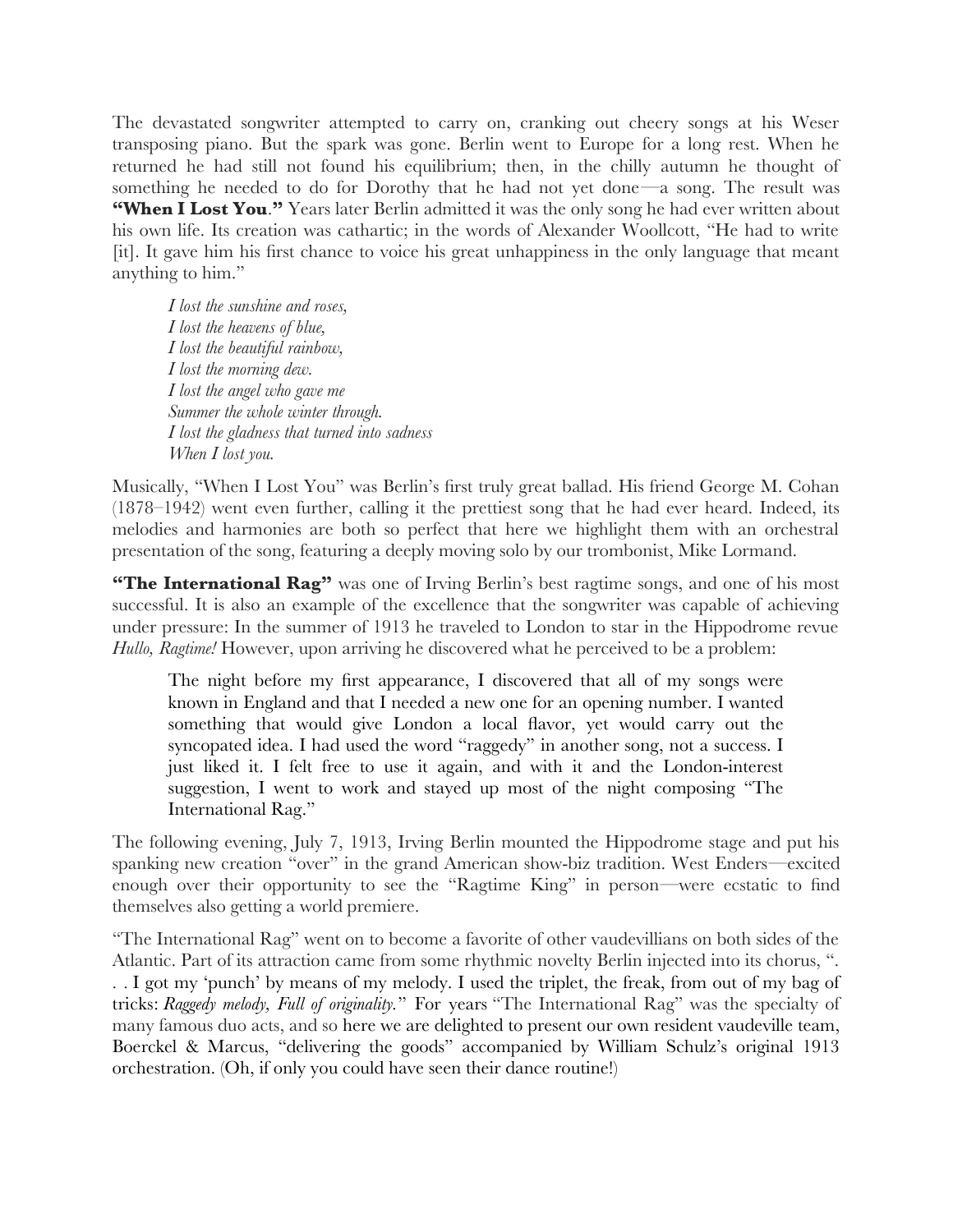Like all of his successful Tin Pan Alley rivals, Irving Berlin's early songs were often built upon stereotypes of ethnic humor. There were many stock categories—the Italian song, the Hebrew song, the Negro song, the Irish song, the German song, and so forth. But as the 20th century dawned, a new type—the "Rube song" appeared. These poked fun at an even earlier immigrant group, the old New England "Yankee." Slangily referred to by others as "Rubes," these rural folk were supposed to be, as Charles Hamm put it, "Poorly educated but shrewd, gullible yet resourceful . . . [and] comically out of their element if they happen to wander into the modern urban world." In other words, the perfect target for millions of recently arrived, city-dweller immigrants looking for someone *else* to poke fun at.

Berlin came a bit late to the Rube song genre, but took to it with gusto. He wrote several of them during his breakthrough years, but undoubtedly the best was **"This Is the Life!"** It must have been a pet project of his as well, because Berlin expended considerable effort and expense on it: After publishing the song in late January 1914 with an extremely unusual ffty-six-bar chorus, he withdrew it, shortened the chorus to a still-unusual forty bars, had everything re-engraved, and published this improved edition three weeks later. That sort of meticulousness was unheard of in the popular music trade, but it says much about the perfectionism of Irving Berlin.

Of course, his impulses were correct, and "This Is the Life!" became another smash. Its theatrical qualities made it a natural favorite of stage performers, including a rising young star named Al Jolson (real name: Asa Yoelson, 1886–1950). Berlin explained why:

As we depend on vaudeville singers . . . to advertise our songs, we must write words and music so that they can be sung to the best advantage. Players [stage performers] must make good on songs before the public buys. Therefore the songwriter must put attention and attraction features near the end of his chorus—not too far away from the end, the climax, so that the auditor will forget them while the song is being fnished. These we call 'punch lines.' For instance, in 'This Is the Life:'

*I love the cows and chickens— But, this is the life, this is the life. I love to raise the dickens While I'm cabareting, where the band is playing. I love the home-made cider, but I'd rather have wine.* No more picking berries; Me for cocktail cherries! *This is the life, This is the life for mine.*

Daniel Marcus proves the song's continuing appeal with a vibrant performance accompanied by William M. Redfeld's (1867–1938) sparkling original 1914 vaudeville orchestra score.

It was the dream of every songwriter—no matter how successful—to "graduate" from writing individual pop tunes to composing full-length *scores* for the musical theater. In the early 1900s musical comedy and operetta were the very pinnacle of the entertainment business; the movies were still short, primitive, and "silent"; broadcast radio was still years away, and of course TV and the Internet were not even dreamt of. And so Broadway was the most exciting, glamorous, and proftable (sometimes) place in the world, and a magnet for talent, real and imagined. Although hundreds of songwriters attempted to make the transition, very few succeeded. The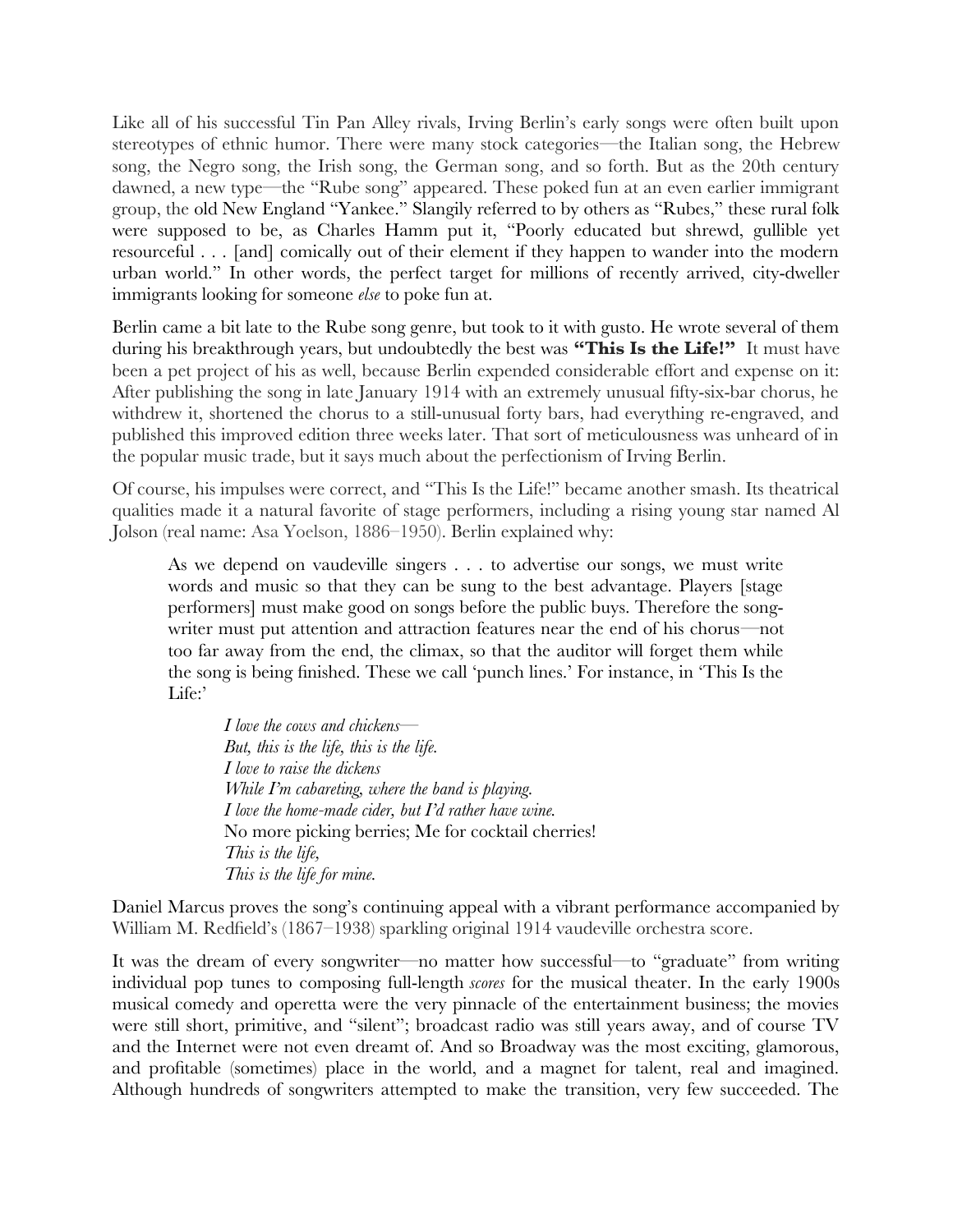skill set required was just too different: cranking out a single pop tune—even a great one—was a far cry from creating an entire evening's worth of dramatic, unifed theater music. That was why nearly all of the notable Broadway composers were classically trained, accomplished musicians, rather than illiterate barroom "ticklers."

Nevertheless, Irving Berlin yearned for the bright lights of Broadway. And, by 1914 public tastes had changed enough that it seemed the attraction could be mutual. Early in that year veteran Broadway producer Charles Dillingham (1868–1934) began contemplating his next project (show number forty-two). And he was thinking outside the box: For leads, rather than the usual star singers or comedians, he hired exhibition dancers Irene and Vernon Castle (certainly a nod to the ongoing Dance Craze). And for music, rather than one of his usual contract composers (Victor Herbert was one), Dillingham approached Irving Berlin. This was another breakthrough moment, and the songwriter took up the challenge with great enthusiasm. By September 1914 he had completed—in what was undoubtedly the hardest job he had yet undertaken—most of the words and music for an entire "syncopated musical show in three acts" called *Watch Your Step*.

This production, more or less a revue rather than a true book musical, had somewhat stormy development and rehearsal periods. But it survived to open in the opulent New Amsterdam Theatre on the night of December 8, 1914. Fortunately, it was an instant smash, both with audiences and critics. The *New York Times* proclaimed the show ". . . as gay, extravagant, and festive an offering as this city could possibly hope to see." But the *Times* reserved special praise for the nerve-wracked songwriter: "More than to any one else, 'Watch Your Step' belongs to Irving Berlin. He is the young master of syncopation, the gifted and industrious writer of words and music for songs that have made him rich and envied."

The **Overture to** *Watch Your Step*, heard here in its world-premiere recording, offers seven melodies from the show's full score: "The Syncopated Walk," "What Is Love?," "When I Discovered You," "I Love to Have the Boys Around," "The Minstrel Parade," "Settle Down in a One-Horse Town," and "Play a Simple Melody." Although no arranger is credited on the score, this overture was obviously the work of the legendary Frank Saddler (1864–1921), the man who orchestrated the show and assisted Berlin in various other, uncredited ways. (As the songwriter admitted years later, "I learned a lot from him.") Saddler was Broadway's frst great orchestrator, and in his day the job required the arranging of all of the songs, dances, and production numbers, as well as the "composing" of the overture and various incidental pieces.

Historical perspective: Since its opening, *Watch Your Step* was widely touted as Broadway's frst ragtime or "syncopated" show, but that is really far from the case. Ragtime music had been a feature of the American theater since the turn of the century, most notably through the groundbreaking and enormously popular work of Berlin's friend and mentor George M. Cohan. (To sample, see the Paragon Ragtime Orchestra's *George M. Cohan: You're A Grand Old Rag*, New World Records 80685-2.) Rather, the true signifcance of Irving Berlin's frst musical was as a laboratory for the expansion of his powers of synthesis. In the words of Alec Wilder, *Watch Your Step* demonstrated, "a vitality and awareness of shifting musical fashions" which were not based in "an operetta world of dying subservience to European culture. Berlin, musically, was a street Arab, spinning through the musical by-ways listening to all the new sounds about him and trying to put his refections and conclusions down on paper." Above all, this show was Berlin's gateway to bigger and better things.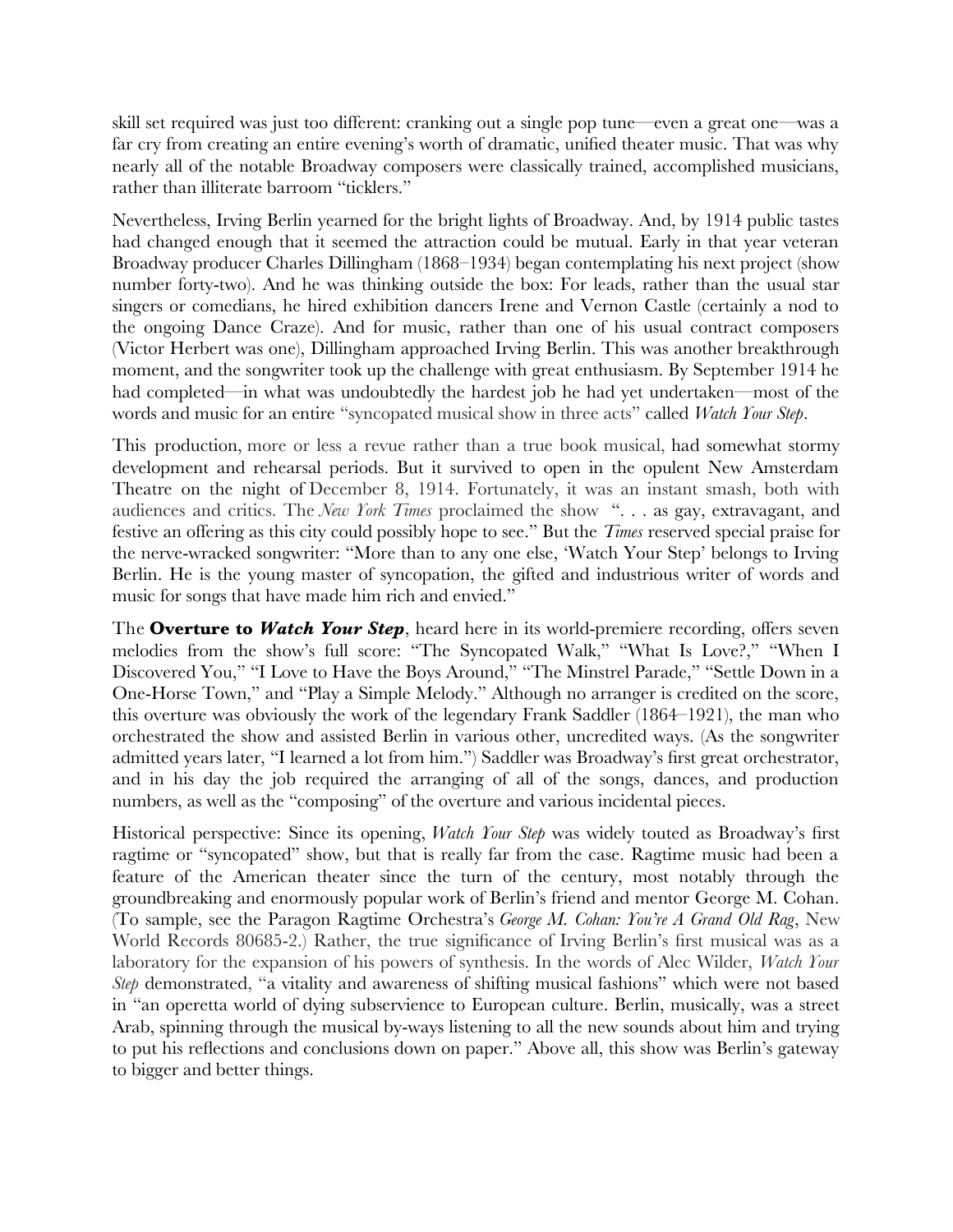The most ingenious part of *Watch Your Step* was the astounding **"Finale to Act II**,**"** otherwise known as the **"Opera Medley"** or "Old Operas in a New Way." This very likely is Irving Berlin's only true "extended work." (Its score spans forty-two pages.) It was also the part of *Watch Your Step* that attracted the most attention and prompted the most critical commentary. Even today, the "Opera Medley" remains an impressive piece of work: Written for five soloists and chorus, it spans eight different sections with elaborate transitions, modulations, and meter changes, all brilliantly burlesquing some of the most famous moments from grand opera.

Irving Berlin had something of a "complex" about opera. Its supposed pretensions had been the target of several of his earlier pop songs, culminating in 1912 with his "Opera Burlesque"—a fourteen-page parody of the "Sextette" from Donizetti's *Lucia*. (What is apparent from all of this is that Berlin possessed a working knowledge of the standard operatic repertoire.) That same year Berlin also created a scene for the Ziegfeld *Follies* entitled "Old Operas in New Ways," which might have been a trial run for what followed.

For *Watch Your Step*, Berlin returned to this obsession, and in the most complex manner yet. To conclude Act II, fve of his characters head to the Metropolitan Opera House to take in a performance. But instead of respectfully listening, each interrupts with demands that the immortal melodies of Verdi, Puccini, Gounod, Bizet, and Leoncavallo be converted into current Dance Craze tunes: "Stella Sparks" (sung here by Bernadette Boerckel) starts the ruckus by insisting that *Aida* should be made into a rag (here Berlin shows the depth of his awareness of pop trends by inserting short quotes from W.C. Handy's just-off-the-press "Saint Louis Blues"); "Ernesta Hardacre" (Heather Hill) then hijacks *La Bohème* with the claim that it is perfect for the new Hesitation Waltz. Not to be outdone, "Algy Cuffs" (Daniel Marcus) commandeers *Faust* with the intention of doing the Castle's new "Latin" dance—the maxixe (pronounced "mäk ˈSHēSHə")—to it. But wait, there's more!: "Birdie O'Brien" (also sung here by Boerckel) elbows her way in to exclaim how suitable the "Toreador's Song" (from *Carmen*) is for tangoing. At this the chorus crashes in with a one-step rendition of "Vesti la giubba" from *Pagliacci*. That outrage is fnally too much, and the "Ghost of Verdi" himself (Thomas Carle) descends on the Met to rebuke the miscreants and warn them away from his beloved *Rigoletto*. This results in a pitched battle (pun intended) between "Verdi" and the insolent youngsters (joined by baritone Edward Peasant to form a mischievous quartet). The struggle crescendos until at last, with one clamorous chord (with "Verdi" and "Ernesta" matching high B-fats), the defeated wraith vanishes in a puff of smoke! Gleefully the youngsters resume their dancing to "Vesti la giubba" *("Oh, you Pagliacci, Because your melody mellow, by Leoncavallo, affords us something new, and so we'll one-step, to you!"*) until the orchestra disintegrates in a series of inane modulations to a fnal, hysterical, quote from the show's opening number, "The Syncopated Walk." CURTAIN!

It is curious to realize that while Berlin's "Opera Medley" was the most talked about number of *Watch Your Step*, it was also the first to fade from public memory. Yet as it vanished, the production's least-cheered number, **"Play a Simple Melody,"** blossomed into worldwide fame. Indeed, today "Simple Melody" is the only remnant of *Watch Your Step* that is familiar to the public. (And at that, hardly anyone recalls its stage origin.)

Coming as the penultimate number of the show's fnal act, "Play a Simple Melody" was another musical duel of sorts: "Ernesta Hardacre" (an ingénue role played by Sallie Fischer, 1880–1950), enters the scene and, perhaps regretting her earlier indiscretions with Puccini and Verdi, laments the sorry state of current popular music. "Won't you play a simple melody," she pleads, "like my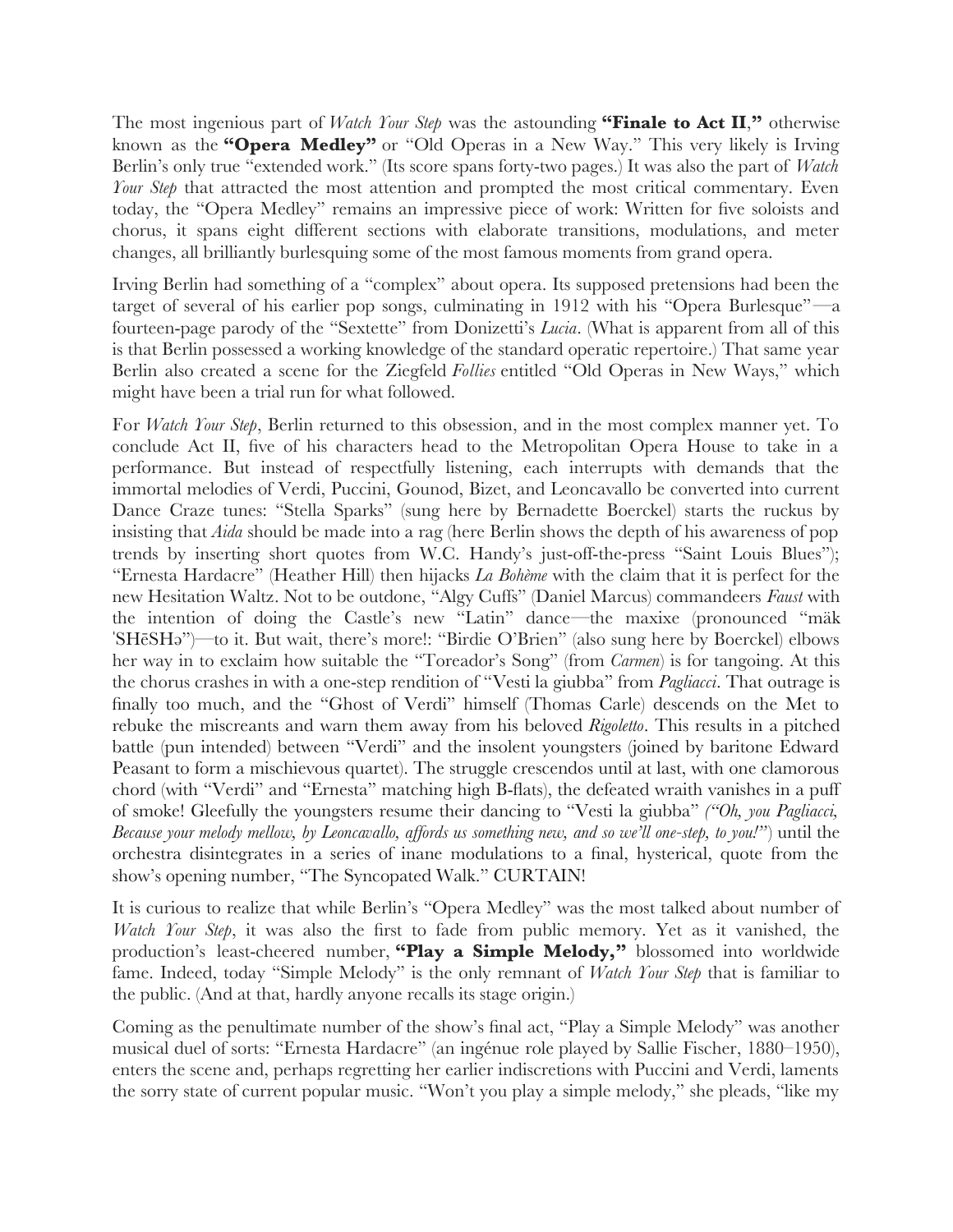mother sang for me?" The answer comes swiftly, as an unrepentant "Algy Cuffs" (tenor Charles King, 1886–1944) bounds in to give her a syncopated scolding. However, "Ernesta" is unmoved, and reiterates her "Simple Melody" whilst "Algy" simultaneously weaves around her in ragtime counterpoint: "If you will play from a copy of a tune that is choppy you'll get all my applause— And that is simply because—I want to listen to rag!" The fnal result seems to have been the happy co-existence of traditional with "today."

"Play a Simple Melody" really is a splendidly conceived work, and one of the best of Irving Berlin's long career. Most historians credit it with being his first "counterpoint song"—that is, one having two equally important melodies composed to ft together while sung at the same time. (Some also credit Berlin with bringing this effect to Broadway, which is going just a little too far.) While listening to Bernadette Boerckel and Daniel Marcus thrillingly revive it here in its original stage version, it is really diffcult to imagine why "Play a Simple Melody" was not a showstopper back in 1914.

To be able to so astutely comment on American life through words and music, Irving Berlin must have been an avid observer of current events, trends, and ideas. This awareness formed the reservoir from which he drew the timely themes for his songs. Berlin was reportedly well informed on a wide variety of subjects, in the peculiarly intense manner often seen in highly intelligent yet self-educated people. Berlin's growing fame also gave him entrée to some of the best and brightest minds of his generation, providing him with further stimulation. One of these belonged to his friend Wilson Mizner (1876–1933), the adventurer, playwright, and widely quoted wit. Sometime around 1910 Mizner mentioned to Berlin a magazine article he had seen regarding a penniless ex-attorney who died leaving a fanciful "will" bequeathing life's simple pleasures to the world at large. The songwriter was momentarily intrigued but then returned to livelier subjects. However, several years later, a more refective Berlin recalled the conversation, and became enthused about basing a song on the story. He began a search for the article, which after considerable effort he fnally located early in 1915.

Irving Berlin's own reading of the sad saga of the late "Charles Lounsbery, Esq." did indeed inspire **"When I Leave the World Behind."** In the process Berlin expanded the story a bit, combining a lovely poem with two gorgeous melodies. The result is one of his very best ballads. Berlin thought so highly of it that he very carefully engineered its May 3, 1915 premiere: The young, stylish opera star Fritzi Scheff (1879–1954) was engaged to sing it in New York's grandest vaudeville theater, the Palace. And, according to *Variety*, after the soprano's performance, she pointed out Irving Berlin (seated in the house) for an "author's bow." Then Scheff asked Berlin from the stage if he would kindly oblige everyone by singing the song himself. Would he? Yes! The diminutive songwriter (and not-so-ex-song plugger) scrambled to the center aisle and did just that—twice—to the delight of the huge Palace audience.

A point of historical interest: The original 1915 orchestration of "When I Leave the World Behind" heard here is by Milton Ager, an Irving Berlin amanuensis who went on to huge songwriting success of his own (with "Happy Days Are Here Again," among others) in the 1920s and '30s.

*Watch Your Step* was still playing to sold-out crowds when Charles Dillingham, like all successful producers, began to build his follow-up. Since Irving Berlin himself had proven to be his main attraction, Dillingham naturally reengaged him for the sequel, along with the rest of the *Watch Your Step* creative team, librettist Harry B. Smith (1860–1936) and director R.H. Burnside (1873–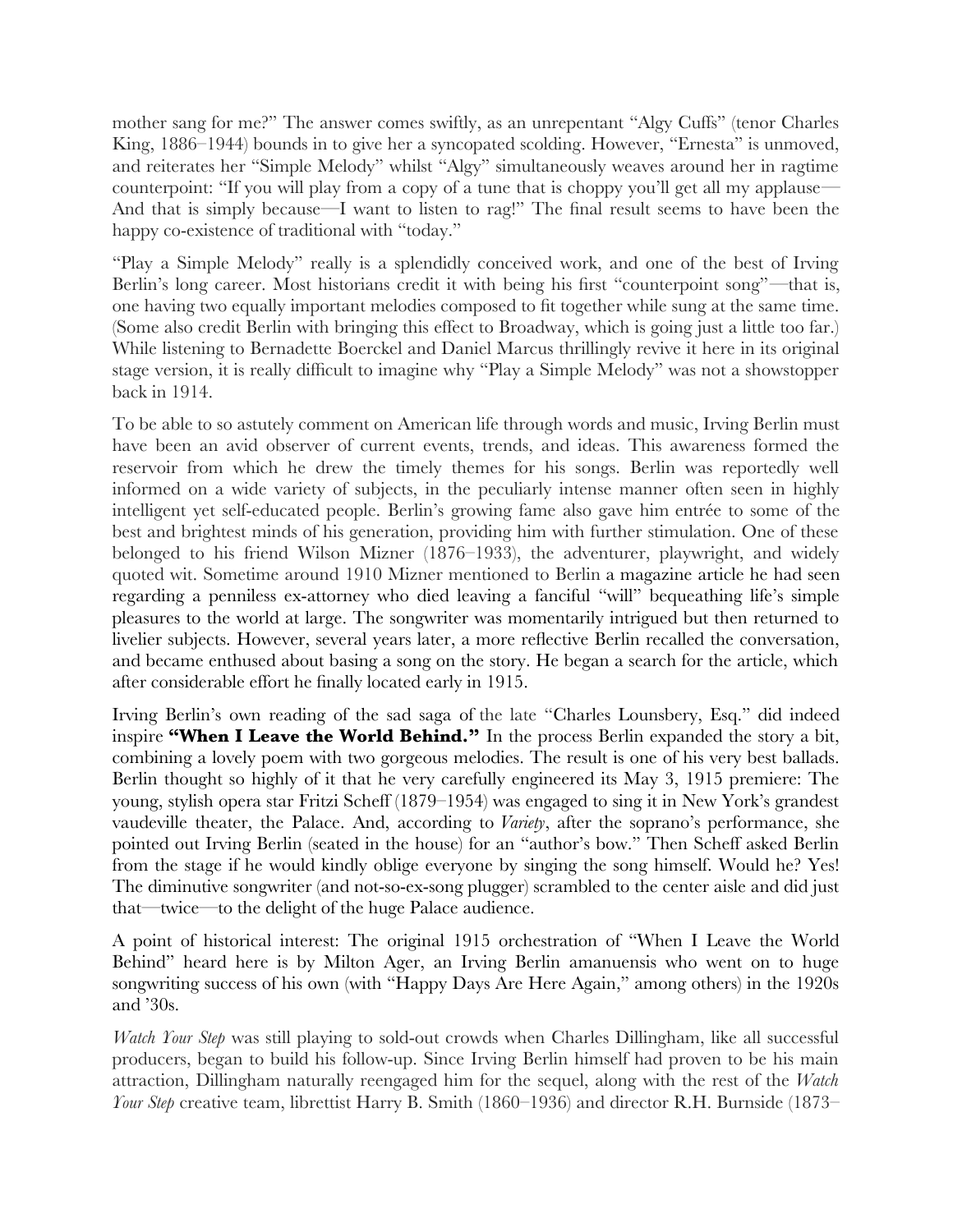1952). Hewing closely to the successful formula of the previous show, the new one—*Stop!Look! Listen!*—starred another celebrated team of exhibition dancers, Gaby Deslys (1881–1920) and Harry Pilcer (1885–1961).

There were some improvements though: *Stop!Look!Listen!* benefted from a stronger book (although of the standard "chorus girl rises to stardom" type) and included seventeen new Berlin songs with an even greater emphasis on syncopation. Opening on Christmas Night, 1915 at the Globe Theatre, *Stop!Look!Listen!* unfolded in eight scenes over three acts. Critics and audiences were generally pleased, and the show ran for a respectable one-hundred-fve performances.

Curiously, despite the number of fne Berlin songs in the score, only one was to break out as a major hit—**"I Love a Piano."** This was introduced near the close of Act I by tenor Harry Fox (1882–1959), accompanied by the theater orchestra *and* six onstage grand pianos! Here, using the original 1915 orchestration by Al Moquin, our own Daniel Marcus propels "I Love a Piano" with such vitality that I couldn't image a better performance. But what about those six pianos? For this recording we had something better—Steinway's #446, a near-legendary instrument more usually found on stage at Boston's Symphony Hall. The good folks at New World Records somehow had it for us at the American Academy, where our own ensemble pianist, Diane Scott, played it with great élan. After take one of this number, she exclaimed, "I love *this* piano!"

**"Smile and Show Your Dimple"** is included to remind us that, like nearly every composer, Irving Berlin maintained a stash of musical ideas that were too good to discard yet which had not quite found their proper situation. Classical composers often call these "sketches"; songwriters call them "trunk songs." Irving Berlin had many of these, some actually on paper, and others stored in his prodigious memory. At least one of them received a second chance at fame and glory.

The First World War was a profound tragedy for many, but an incredible boon to the American popular music business. Literally thousands of songs were written to build morale and to capitalize on the "martial spirit" sweeping the country. As usual, Irving Berlin made busy providing "product" (as he called it) to ft the prevailing mood. On August 20, 1917 he offered up his latest war number, "Smile and Show Your Dimple." It was the story of a girl whose boyfriend is in the Army "Over There." As Berlin remarked, "It was the kind of cheer-up song that civilians wrote for the boys who were going to do the fghting. The song was plugged by the Waterson company but got nowhere." And so "Smile" joined the long list of Berlin back-catalog numbers.

Sixteen years later Irving Berlin was fnishing work on *As Thousands Cheer*, his second Broadway revue with librettist Moss Hart (1904–1961). This time the duo had come up with a novel premise for a show**—**it was to represent a giant living newspaper, with performers imitating the front page, the "funnies," the sports pages, and so on. The production went together smoothly, except that Berlin could not come up with an "old-fashioned-type song" that was needed for the closing scene of the frst act. After several false starts Berlin remembered "Smile and Show Your Dimple" and dug it out of the fles. The frst measures of its refrain were exactly what he had been searching for, and Berlin quickly reworked these into a new song he dubbed "Her Easter Bonnet." Introduced in *As Thousands Cheer* as "Easter Parade," it has gone forth to become one of Irving Berlin's best-loved signature songs.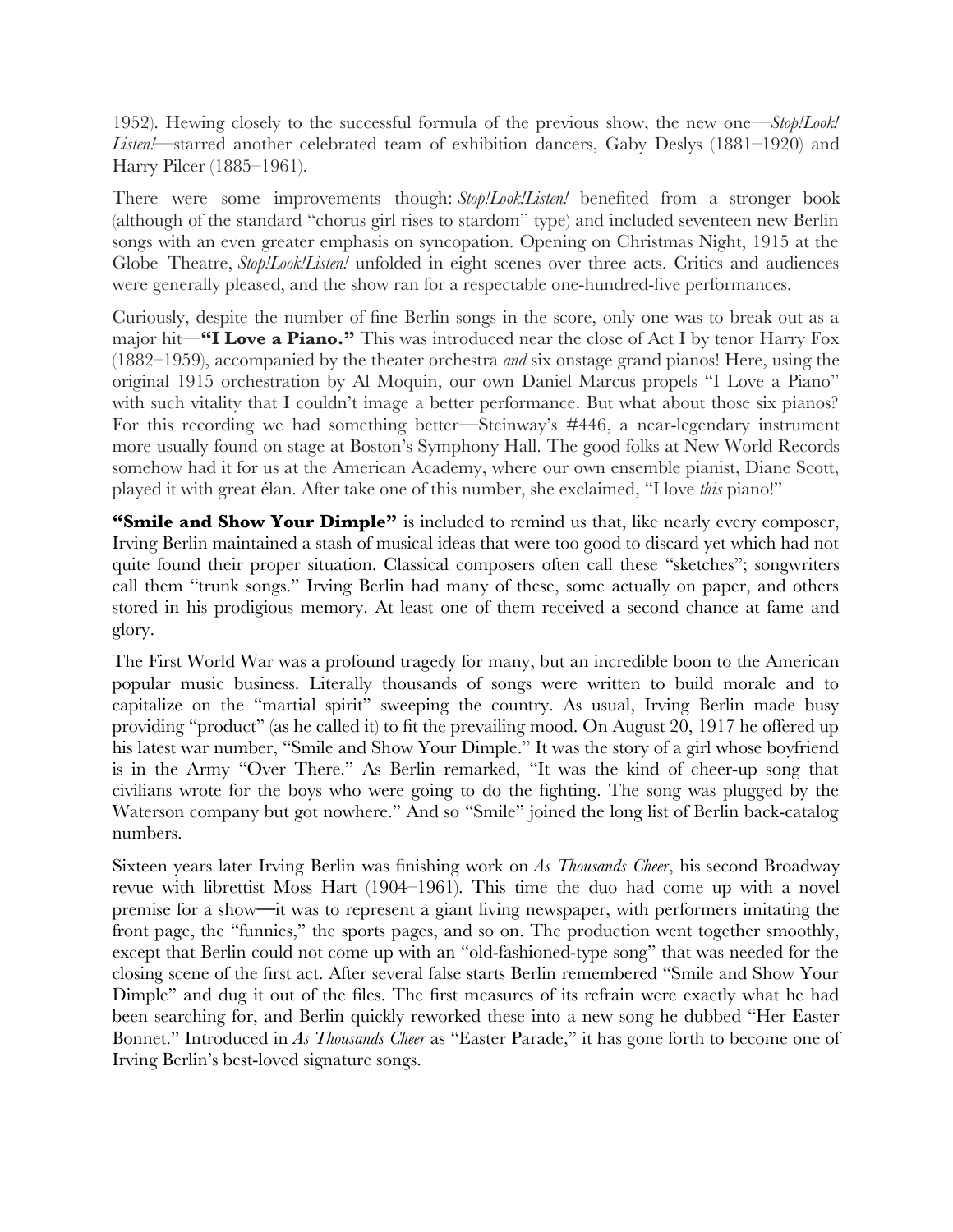Here we present the precursor of that wonderful song in William Schulz's vibrant 1917 one-step dance arrangement of "Smile and Show Your Dimple." It's a charming piece that proves that Berlin had been on the right track—musically at least—from the very start.

Incredibly, in 1917 the rich and well-known creator of the songs beginning to defne the American experience was still a Russian resident alien. With the World War came the impetus for Irving Berlin to change that status. On October 15, 1917, Berlin petitioned through his attorneys to become a naturalized citizen of the United States. This was granted on February 18 of the following year. But the U.S. Government had even more paperwork in store for citizen Berlin: In May 1918 the thirty-year old songwriter was fabbergasted to receive notice that he been drafted into the U.S. Army. This bit of even-handed democracy was eagerly reported by newspapers from coast to coast, many repeating the same droll headline, U.S. TAKES BERLIN!

Private Berlin was not, however, amused. Reporting to Camp Upton in Yaphank, Long Island, he found Army life no harder than the conditions he had grown up with on the Lower East Side. But the hours were far worse: Berlin, a confrmed "night owl," now had to wake up at 5:00 AM for reveille. "I hated it so much" he later grumbled, "that I used to lie awake at night thinking how much I hated it."

Fortunately, not long into Berlin's basic training the commander of the post, Gen. J. Franklin Bell, pulled him from the ranks, promoted him, and detailed him to entertain the troops. Sgt. Berlin's frst "mission" was to put together a show to raise funds for an Army charity. Berlin attacked his new objective with zeal, requisitioning other personnel with musical or theatrical backgrounds, and tapping into his Broadway contacts. His fnished all-soldier show—*Yip, Yip, Yaphank!*—opened at Broadway's Century Theatre on August 19, 1918. Its utter novelty—three hundred soldiers on stage (some in drag as chorus "girls"), with Sgt. Berlin as the star, all belting out an entire evening of new Berlin songs—could hardly have failed to spell success for the enterprise.

*Yip, Yip, Yaphank*'s score featured fourteen Berlin numbers, but the standout was his march-song, "Oh! How I Hate to Get Up in the Morning." This was an off-the-cuff creation that had come to him shortly after his arrival at Camp Upton (he dedicated it to "Private Howard Friend who occupies the cot next to mine and feels as I do about the bugler.") But Berlin's comrades caught wind of it and soon it became Upton's unofficial "camp song." "Oh! How I Hate..." is an inspired, ironic work, pitting stirring 6/8 military music against an openly insubordinate lyric. Heard here sung by Eddie Pleasant using the song's original 1918 theater orchestration (by Everett J. Evans, 1868–1951), it is easy to understand why millions of American's agreed with Alexander Woollcott's view that it was, "The best and truest thing that America contributed to the songbook of the war."

With the end of the "Great War," Sgt. Berlin lost no time in returning to his former pursuits. But recent experiences seemed to have sharpened his musical artistry in some way: I am convinced that Berlin's melodies of 1919 and 1920 took on a new depth and beauty that had not been evident before. Indeed, several of his most exquisite songs appeared during those two years.

One of Berlin's frst post-service assignments was for Florenz Ziegfeld's (1867–1932) upcoming *Follies of 1919*. Although the great producer had engaged thirty-two songwriters for the show, Berlin led the pack with fourteen musical contributions (several were recycled from *Yip, Yip, Yaphank!*). The first to be heard was Eddie Cantor's (c.1892–1964) legendary rendition of "You'd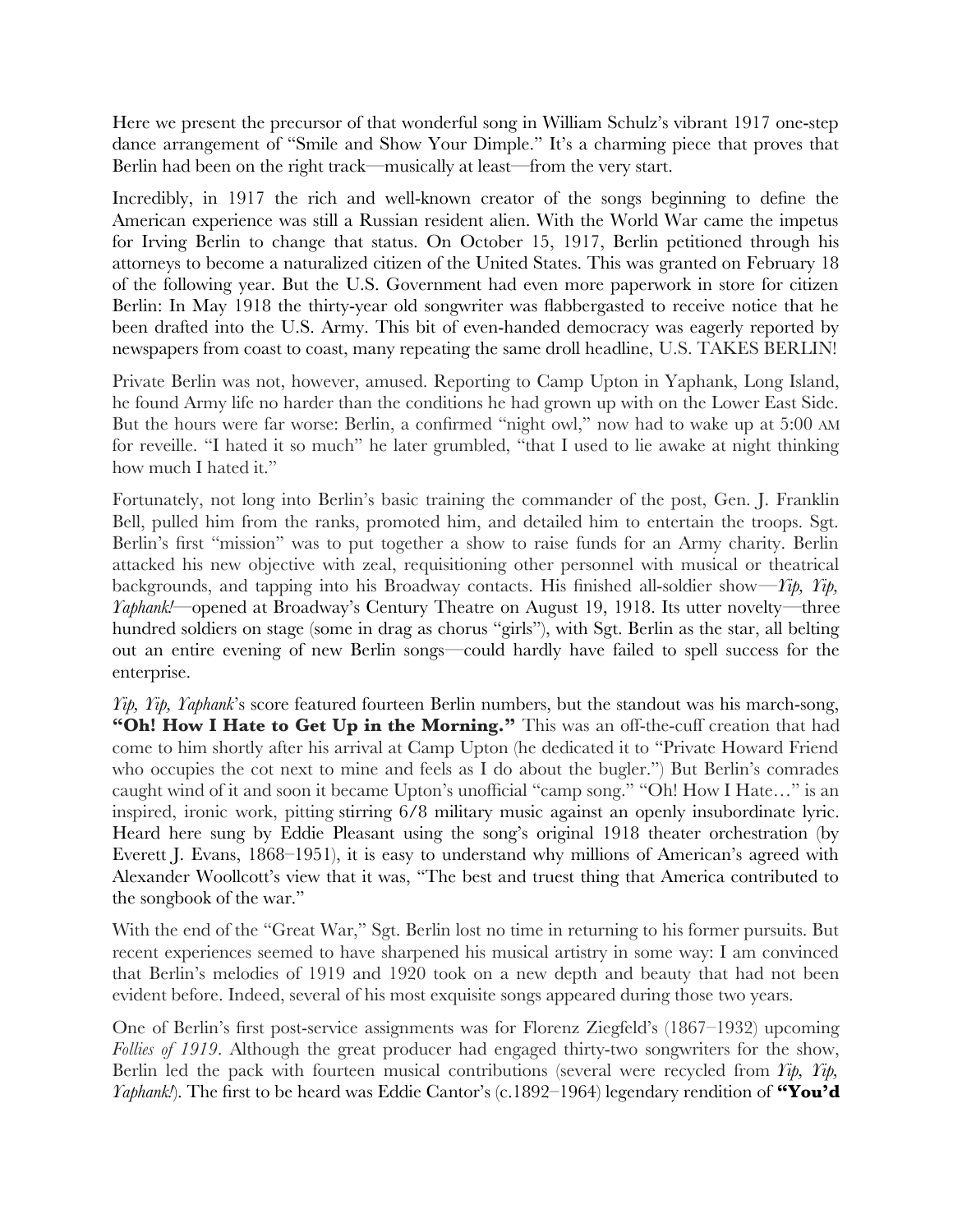**Be Surprised.**" This was a "skirt song"—a male performer voicing the thoughts of a comical female character. And it was a winner; Berlin himself had been performing it in vaudeville prior to giving it to the *Follies*. The sexual suggestiveness of "You'd Be Surprised"'s lyrics was a departure for Berlin, and indeed for much of the country (the song was attacked by press and pulpit). And musically there were differences too: The song's swingy verse shows Berlin's awareness of a recent American musical fad—"jass" or jazz. (Its refrain reverts into tried and true ragtime.) Daniel Marcus's marvelous rendition here is a masterpiece of historic recreation, blending the styles of several 1919 phonograph performances of the song (including Cantor's) along with his own encyclopedic knowledge of early-20th-century theater singing. It's a "wow!" (The orchestration is the original crafted by Berlin staffer Mornay Helm.)

The *Follies of 1919* also ushered in another Berlin success, but a much more enduring one—**"A Pretty Girl Is Like a Melody."** This song became the unofficial theme of the *Follies*, and a work that the songwriter himself regarded as one of his fve most important. But unlike "You'd Be Surprised," "A Pretty Girl" was specifcally written as a production number for the show. The version that has come down to us though is actually quite condensed: In the 1919 *Follies* it was an extended work designed to feature the famous Ziegfeld showgirls. Tenor John Steel (1895–1971) sang the verse and refrain of "A Pretty Girl," and then five stunning showgirls, each costumed as a famous classical melody—Offenbach's "Barcarolle," Dvořák's "Humoresque," Schuman's "Träumerei," Mendelssohn's "Spring Song," and Massenet's "Elégie"—paraded onto the stage as Steel sang new lyrics that Berlin had ftted to those venerable melodies. In the scene's climax, Steel grandly reprised the refrain of "A Pretty Girl" surrounded by these fve classical beauties. The effect was of course, electrifying, and launched both the song and Steel's career.

But "A Pretty Girl Is Like a Melody" is such a truly marvelous song that it transcends all of those Ziegfeldian bells and whistles. The melody of its refrain is particularly inspired, as is the chord progression leading up to it. Indeed, the music alone is so fne that we've elected to present the song instrumentally, using the official 1919 Irving Berlin, Inc. foxtrot arrangement by Mornay Helm. In our performance, cornetist Paul Murphy (using a 1919 Conn "New Wonder" cornet) and pianist Diane Scott give us an incredibly warm and elegant reading of the song's famous refrain; the full orchestra joins in on the repeat. Is it any wonder that "A Pretty Girl Is Like a Melody" has remained one of the keystones of the "Great American Songbook"?

Coming a bit later in the year 1919 was a winsome Irving Berlin song that is a particular favorite of mine—**"Nobody Knows (And Nobody Seems to Care)**.**"** This was an independent pop tune rather than one created for a specifc stage production. Nonetheless, it was heard from many stages anyway. Irving Berlin himself started that trend, singing it for his own "turns" at America's "Mecca of vaudeville"—the great Palace Theatre.

"Nobody Knows" clearly displays a distinctive thread running through Berlin's oeuvre—the expressing of downcast moods through rhythmic, cheerful music. It's a curious juxtaposition that his friend Alexander Woollcott suggested was the product of Berlin's Jewish heritage: "It is in the blood. . . . Back of him are generations of wailing cantors to tinge all his work with an enjoyable melancholy."

My frst encounter with "Nobody Knows" was anything but melancholy: My grandma, Alida P. Benjamin, was still enjoying it on her parlor piano when I was a child in the 1970s. She could really "sell" it, too (something she had been practicing since purchasing the sheet music in 1919); I can still hear the sound of her singing and playing echoing across those warm summer nights: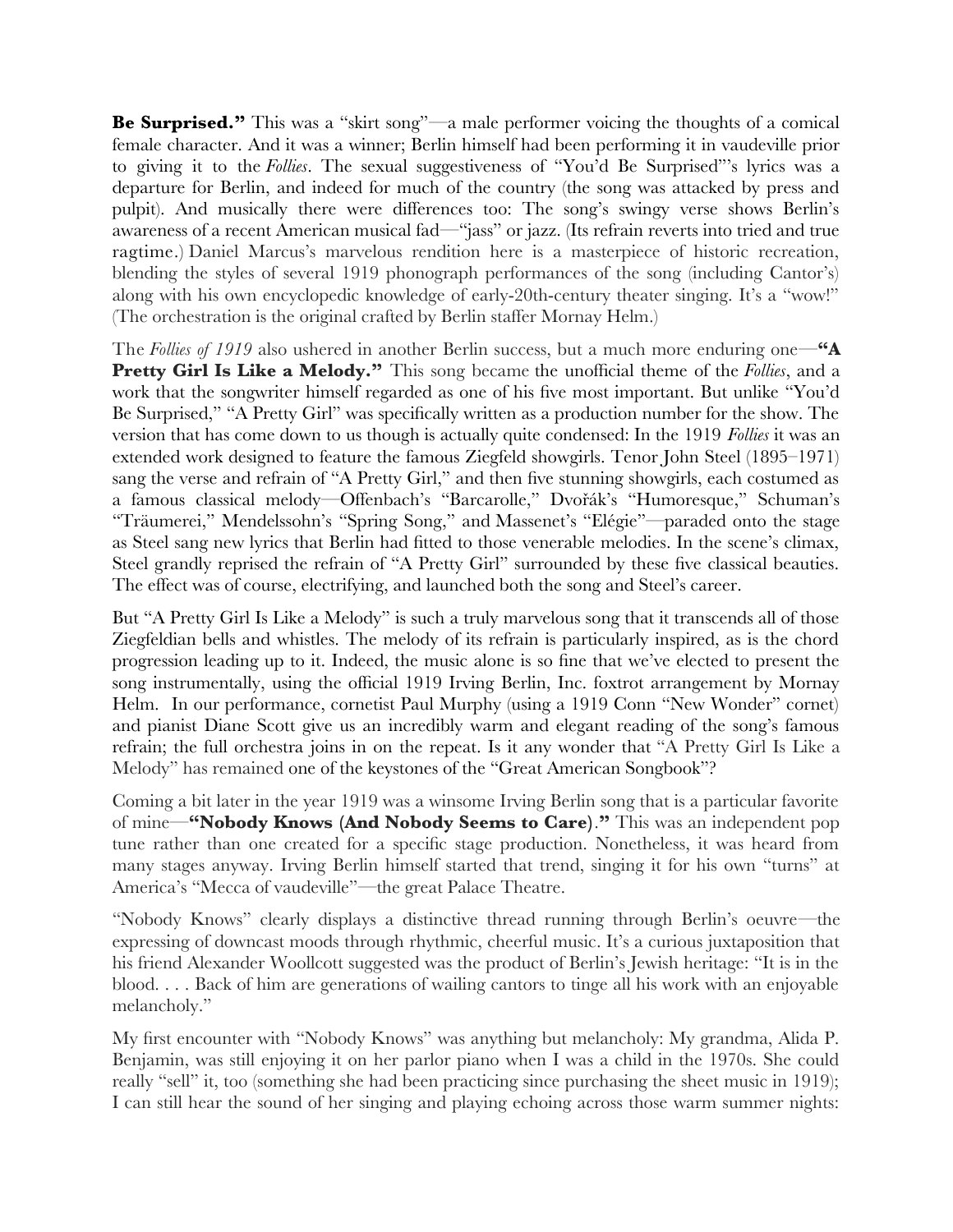*"Many's the time I feel so lone-some; But nobody knows, and nobody cares. . . ."* It is that very bittersweetness that the orchestra and I have tried to capture here instrumentally with our rendition of "Nobody Knows," from the original 1919 orchestral setting by Mornay Helm.

With the tremendous success of his 1919 revue, like clockwork Flo Ziegfeld began work on his *Follies of 1920*. The theater business was fush that season, and once again the great producer sought to outdo himself and his growing feld of competitors. For the 1920 edition Ziegfeld had more than forty stars, including Fanny Brice, W.C. Fields, John Steel, and Eddie Cantor. His stable of ffteen composers and songwriters was equally glittering, once again boasting both Victor Herbert and Irving Berlin. The latter contributed the most, though, with nine new songs. Two of these were, musically speaking, among the most beautiful of Berlin's career. **"The Girls of My Dreams"** arrived frst, introduced in the seventh scene of Act I by John Steel and (obviously) a bevy of gorgeous females billed as the "Cloud Girls." This part of the program was something of a sequel to the previous *Follie*s staging of "A Pretty Girl Is Like a Melody," and at least one major critic thought that the earlier song was better. Nevertheless, I believe that "The Girls of My Dreams" is certainly as strong, and in certain respects stronger: Its pensive and harmonically rich verse gives way to a marvelously bouncy refrain, here played as a violin duo by two of my musical dream girls, Caroline Chin and Bryony Stroud-Watson. By way of historical interest, the arrangement we're playing is the song's frst published orchestral setting, as scored by Al Moquin and issued by Irving Berlin, Inc. in September 1920.

The second wonderful Berlin song to grace the *Follies of 1920* was **"Tell Me, Little Gypsy**.**"** Like "The Girls of My Dreams," Berlin conceived of it for performance by John Steel. The tenor did indeed introduce it in a fanciful vignette playing a young man who consults a Gypsy fortuneteller to fnd true love. During the number Steel was "transported" around the "world" courtesy of the theatrical magic conjured by Ziegfeld's superb design, lighting, and stage direction team. But the Berlin song is just as magical, and was acclaimed by several contemporary critics as one of the true highlights of the show. More recent experts have upheld that opinion: Alec Wilder has called it ". . . another pure melody, a perfectly beautiful melodic line" showing "a marked Kern infuence in its extreme sparseness (only ffty-seven notes), its independence of harmonic infuence, and its inevitability." Once again, having access to another fnely-shaded 1920 orchestral setting by Moquin, we've elected to spotlight Irving Berlin's musical depth by presenting "Tell Me, Little Gypsy" here as an orchestral intermezzo.

Although Irving Berlin kept his fnger on the pulse of American life and adapted to most of the major musical trends, there was one he did not enthusiastically embrace: the blues. This strange and ancient Negro music swept into notoriety in the late 1910s as the essential element of jazz. But Berlin kept his distance. He did make some attempts to assimilate the style—a tiny handful of his 1910s blues sketches survive. But this new music, with its peculiar tonality and phrase structure must have struck Berlin (as it did many of his Alley contemporaries) as too exotic to become widely popular.

But it did, and by 1920 it was obvious that there was indeed a large and growing market for the blues. Finally Berlin acted, or perhaps was coaxed by his new "musical secretary"—Harry Akst (1894–1963). An Army buddy from Berlin's Camp Upton days, Akst had been a top vaudeville pianist accompanying major stars like Nora Bayes (1880–1928) and Al Jolson. And as a "hot tickler," Akst undoubtedly came into contact with African-American pianists, show-folk, and songwriters, surely making him aware of the blues. Furthermore, W.C. Handy (1873–1958), the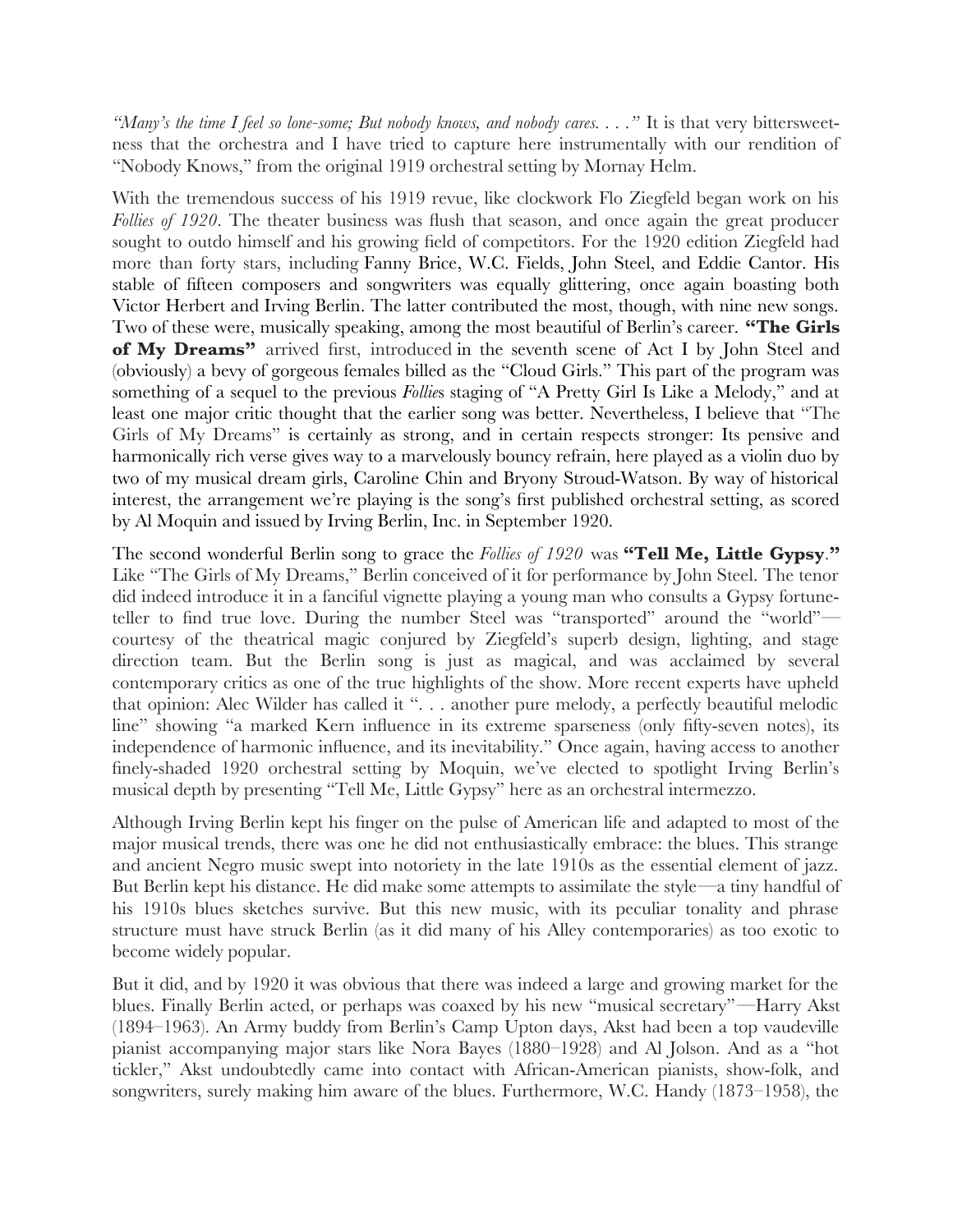"Father of the Blues" himself, had moved his publishing company to Manhattan in 1918, literally just a few doors down from Irving Berlin's office. It is impossible to think that these men did not come into contact.

Midway through 1920 these infuences and the exploding pop music "Blues Rush" prompted Irving Berlin's frst public attempt at the new style. On November 24 he issued **"Home Again Blues,"** with the copyright claim of "Words and music by I. Berlin and Harry Akst." The song is a solid example of early commercial blues, and very much along the lines of Handy's offerings. "Home Again Blues" covers all the stylistic bases: "blue notes," "breaks," and twelve-bar phrases (the refrain reverts to the standard thirty-two bars). One advanced touch was the "four-beat" bass accompaniment in the chorus. This was a novel effect in 1920, but one that would soon supplement the old "two-beat," "Oom-pah" bass line that had propelled much of American dance music.

The "who wrote what?" aspects of "Home Again Blues" can probably never be unraveled. But no matter—it was a hit for Irving Berlin, Inc. The sheet music enjoyed solid sales, and recordings of it were the No. 2 best sellers of 1921. Nevertheless, with few exceptions, Irving Berlin kept his distance from the blues. Akst on the other hand (after leaving Berlin) successfully employed it several times later with his own song hits like "Am I Blue?" (1929).

The 1920 orchestration of "Home Again Blues" we've recorded here is itself signifcant: It was the work of Charles N. Grant (1887–1937) an important Broadway orchestrator who also worked in the Berlin office. His foxtrot scoring of "Home Again" introduces quite a few innovations, including the continuous use of muted brass (with "futter tonguing"), swooping *glissandi* for the strings, and various atmospheric percussive touches. Grant's aim was to simulate improvisation. Yet, ironically, to achieve that effect, every trombone moan and piccolo shriek had to be carefully calculated and precisely notated.

1921 was the greatest year yet for Irving Berlin: He became the frst American musician to have built his very own Broadway theater to showcase his very own songs, music, and shows. This unprecedented event triumphantly signaled the end of Berlin's breakthrough period and proclaimed him not only America's foremost songwriter, but as something of an American legend.

His new Music Box Theatre, located at 239-47 West 45th Street, was an absolute wonder as well. Financing its construction had been Berlin's million-dollar challenge. With its opening on February 22, 1921, his next task was to put a show onto its stage—*his* show. Fortunately, Berlin had already fnished and set aside a song for his dream production: **"Say It With Music."** And it was a very special one indeed. As his friend Alexander Woolcott recalled, "When the Music Box was building, Berlin set his heart on writing at least one song that would serve at once as a dedication of his house and, in the event that that house ever settled and mellowed into an institution, as a sort of anthem for it always. He called it 'Say It With Music'. . . ."

With this key element in place, Berlin undertook the thousands of non-musical details crucial to the operation of a brand-new theater and the production of a major Broadway show. Over the spring and summer he wrote ffteen more songs, consulted on design and casting, and went into rehearsal. With tremendous anticipation, on September 22, 1921 *Irving Berlin's Music Box Revue* fnally opened. The two-act, sixteen-scene show starred veteran comedian Willie Collier (1864– 1944, who also wrote the book), and Irving Berlin (as himself). But the biggest star of all was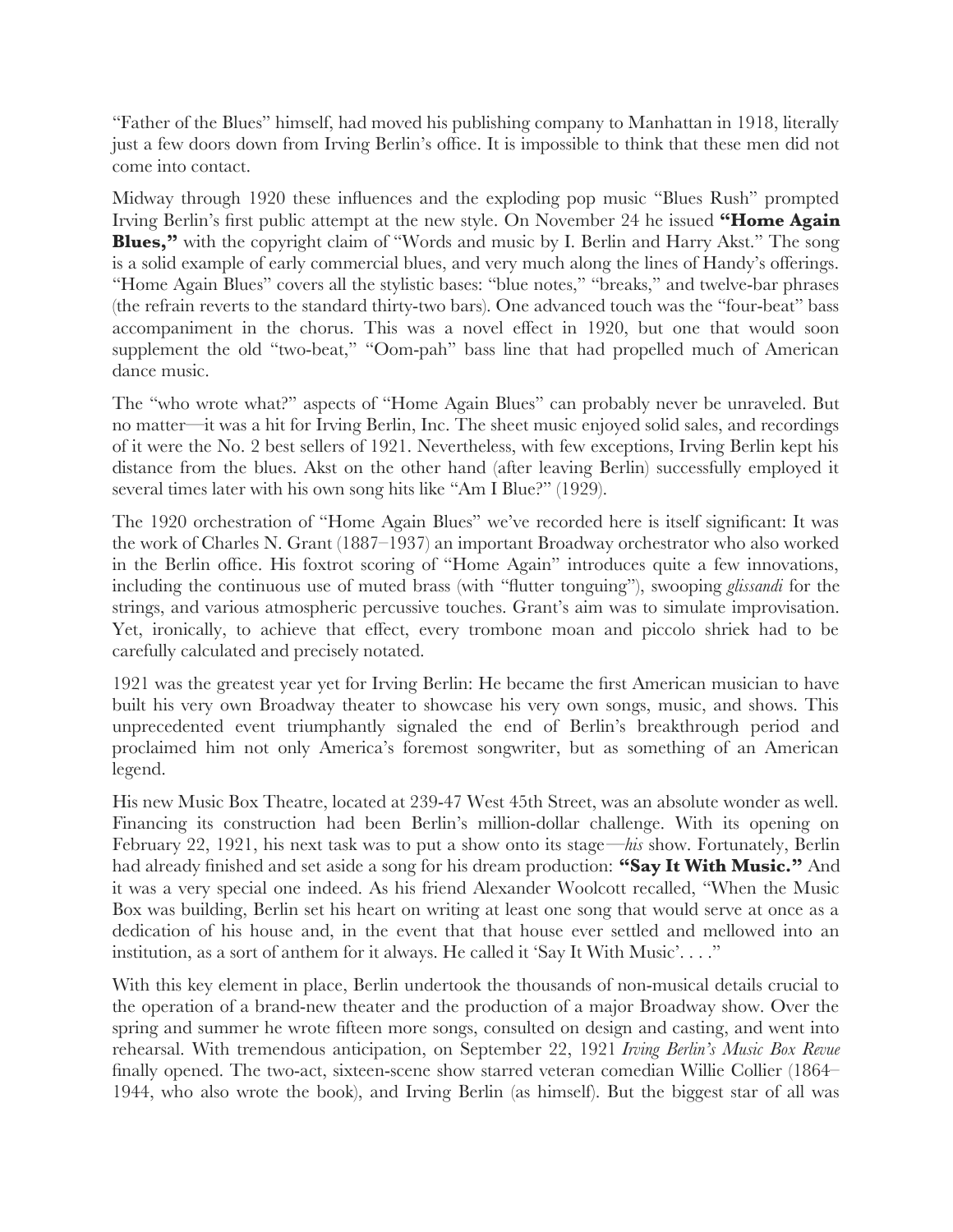Berlin's superlative words & music. Although its large cast included few other major names, the show was sumptuously mounted and cost an astronomical sum. (\$187,613.00.) Happily, the *Music Box Revue* was sensational; *Variety* hailed it as "America's greatest show"; the majority of the critics and audiences were similarly impressed. The *Revue* continued to run for more than a year at a considerable proft. It now seemed that everything Irving Berlin touched turned to gold.

Although the entire score of the Music Box Revue came in for praise, fttingly, the song that attracted the most attention was also Berlin's personal favorite— "Say It With Music." As the penultimate number of Act I, it was staged as a girl/boy duet with chorus. For our re-creation here we proudly present baritone Edward Pleasant singing the song's frst published orchestration (1921, by Al Moquin). While not as expansively scored as the Music Box version, it does include a whimsical quote from *Lohengrin*, an elegant violin variation, and a remarkable three-bar modulation into the fnal *grandioso* refrain. But these fripperies are quite unnecessary; as conceived on his battered upright, "Say It With Music" was more than great; it is a timeless epitaph for the genius of Irving Berlin.

\*\*\*

Now celebrating its 29th season, the **Paragon Ragtime Orchestra** is the world's only yearround, professional ensemble specializing in the authentic re-creation of "America's Original Music"—the sounds of early musical theater, silent cinema, and vintage ballroom dancing. PRO came into being as the result of Juilliard student Rick Benjamin's 1985 discovery of thousands of historic orchestra scores of the legendary Victor recording star Arthur Pryor. This extraordinary collection sparked Mr. Benjamin's formation of his "Paragon Ragtime Orchestra" at The Juilliard School the following year. In 1988 the Orchestra made its formal debut at Alice Tully Hall—the frst concert ever presented at Lincoln Center by such an ensemble. Since then PRO has toured extensively across 48 states and several countries overseas. These travels have taken the Orchestra to more than 700 performing arts centers, including the Ravinia Festival, the Smithsonian Institution, Chautauqua, Philadelphia's Kimmel Center, the Brucknerhaus (Austria), the American Dance Festival, and in New York at the 92nd Street Y and City Center. In 1999, PRO's music inspired master choreographer Paul Taylor's new dance, *Oh, You Kid!*, which was premiered at The Kennedy Center jointly by the Paul Taylor Dance Company and the Paragon and has since toured the world. In 2003 the Orchestra premiered Rick Benjamin's reconstruction of Scott Joplin's 1911 opera *Treemonisha* to great acclaim at the Stern Grove Festival in San Francisco. More recently, PRO had the honor of appearing twice as special guests of the Minnesota Orchestra in Orchestra Hall, Minneapolis.

In addition to its world-wide concert hall, university, and festival appearances, PRO has acquired a considerable following both here and abroad through its radio programs on National Public Radio, *The New York Times*' WQXR, the BBC, WWFM Classical, the Bayerischer Rundfunk, and the *Voice of America* networks. Since 1989 more than six hundred million people have enjoyed the Orchestra's recorded "area music" on *Main Street, U.S.A.* at Disneyland, Disney World, and Disneyland Paris, and in 1992 PRO proudly served as "Ambassador of Goodwill" for the United States at the World's Fair in Seville, Spain. Over the years the Orchestra has been heard on the soundtracks of several feature flms and television programs, including productions for PBS, HBO, the FX Channel, and Turner Classic Movies. The Paragon Ragtime Orchestra's discography includes seventeen albums and two DVD sets of historic Hollywood flms with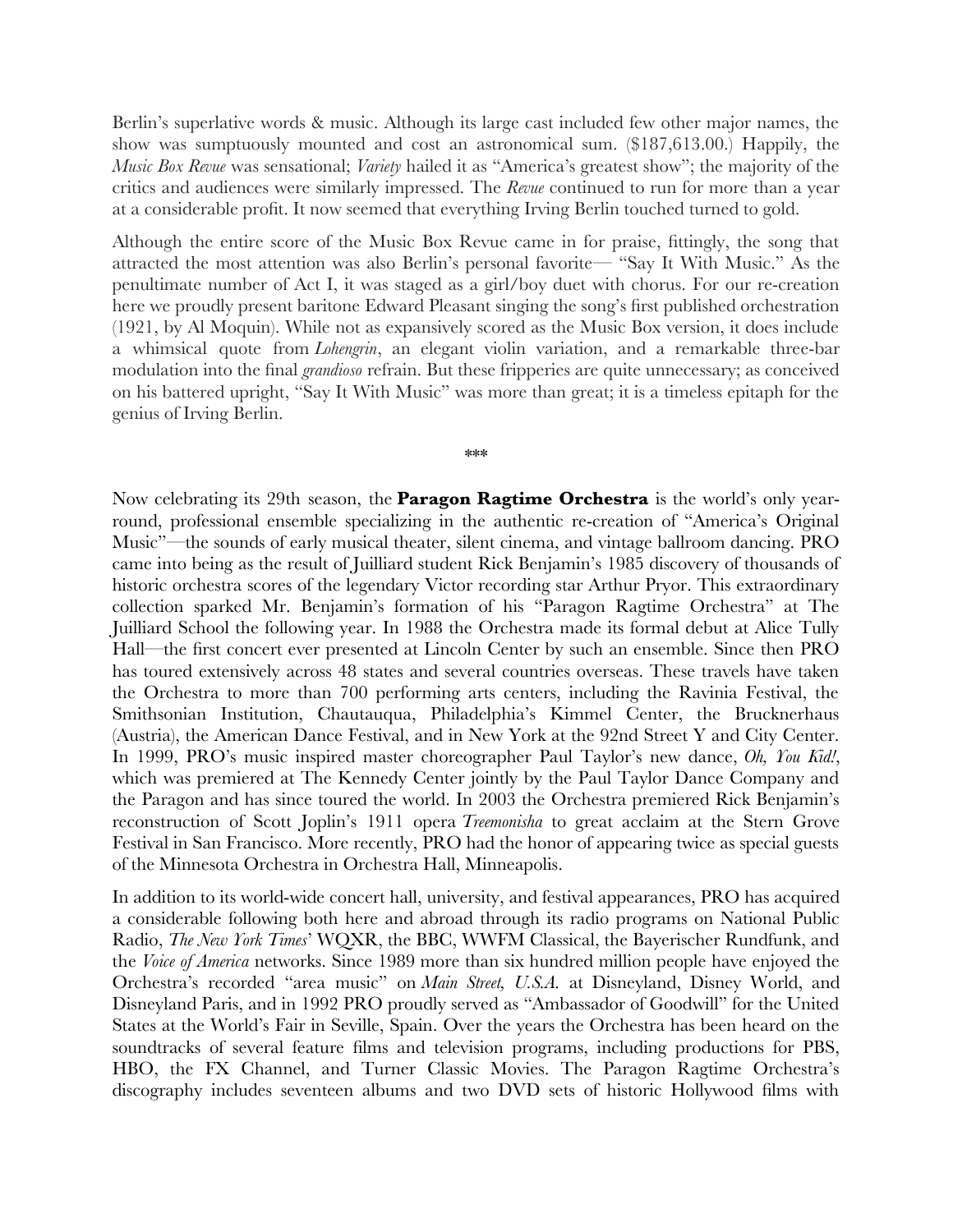authentic scores. All of these achievements have been widely praised and considered instrumental in rekindling interest in the rich history and tradition of the American theater orchestra.

www.paragonragtime.com

Conductor **Rick Benjamin** has built a singular career on the discovery and performance of American music from the late-nineteenth and early-twentieth centuries. He is the founder and director of the Paragon Ragtime Orchestra, which uses his extraordinary 20,000-title collection of historic theater and dance orchestra scores (c. 1870–1925) as the basis of its repertoire. In addition to his work with Paragon, Mr. Benjamin maintains active careers as a pianist, arranger, and tubist. As a conductor, in addition to the PRO he has led the National Orchestra of Ireland (Dublin), the New Jersey Symphony Orchestra, the Aalborg and Aarhus Symfoniorkesters in Denmark, the Olympia Symphony (Washington State), the National Orchestra of Iceland, the Erie Philharmonic, the Anchorage Symphony (Alaska), and the Virginia Symphony. Mr. Benjamin is also one of the foremost researchers of early cinema music; he has unearthed the original orchestral accompaniments to many great motion pictures of the 1910s and '20s, and he has conducted for more than six hundred silent flm screenings across North America and Europe. Mr. Benjamin has written many articles on American music, and lecture tours have taken him to over a hundred colleges and universities. He is continuing work on his books *The American Theater Orchestra* and *Encyclopedia of Arrangers & Orchestrators: 1875–1925*. Rick Benjamin is a member of the National Academy of Recording Arts and Sciences and BMI; he was educated at The Juilliard School in New York City. www.rickbenjamin.com

**Bernadette Ulrich Boerckel** has appeared with the Paragon Ragtime Orchestra for over a decade and has been a soloist on three previous recordings: *From Barrelhouse to Broadway: The Musical Odyssey of Joe Jordan*, *George M. Cohan: You're a Grand Old Rag*, and *Midnight Frolic: The Broadway Theater Music of Louis A. Hirsch*. A highly versatile performer, her credits include Marian in *The Music Man*, the Witch in *Into the Woods*, and Angelina in *Trial by Jury*. She has also sung the soprano solos in choral works by Mozart, Fauré, and Durufé and Schoenberg's *Pierrot Lunaire*.

Tenor **Tom Carle** currently studies at Westminster Choir College where he is pursuing a Master of Music in performance. On the operatic stage, he has appeared as Tamino in Mozart's *The Magic Flute* (Bucknell Opera) and King Kaspar in Menotti's *Amahl and the Night Visitors* (Susquehanna Valley Chorale), among others. In the 2014–15 season, he appeared as tenor soloist in the Unity Choir's production of Handel's *Messiah* and Sussex County Oratorio Society's presentation of Beethoven's Mass in C Major. Upcoming projects include Tom Rakewell in *The Rake's Progress* (Opera Brooklyn) and Fenton in Verdi's *Falstaff* (Westminster Opera Theater).

**Heather Hill**'s career encompasses classical music, Broadway, TV, and flm. Favorite roles include Carlotta in *The Phantom of the Opera*, Lily and Serena in the Broadway revival of Gershwin's *Porgy and Bess*, Pip in *Moby Dick*, Adina in *L'Elisir d'Amore*, and Konstanze in *Die Entführung aus dem Serail*. Ms. Hill made her Carnegie Hall debut in 2010 and maintains an active concert schedule performing with orchestras both here and abroad. Additional recordings include the cast album of Gershwin's *Porgy and Bess* and the Lincoln Center Live recording of *Knickerbocker Holiday*. [www.heatherhill.com](http://www.heatherhill.com/)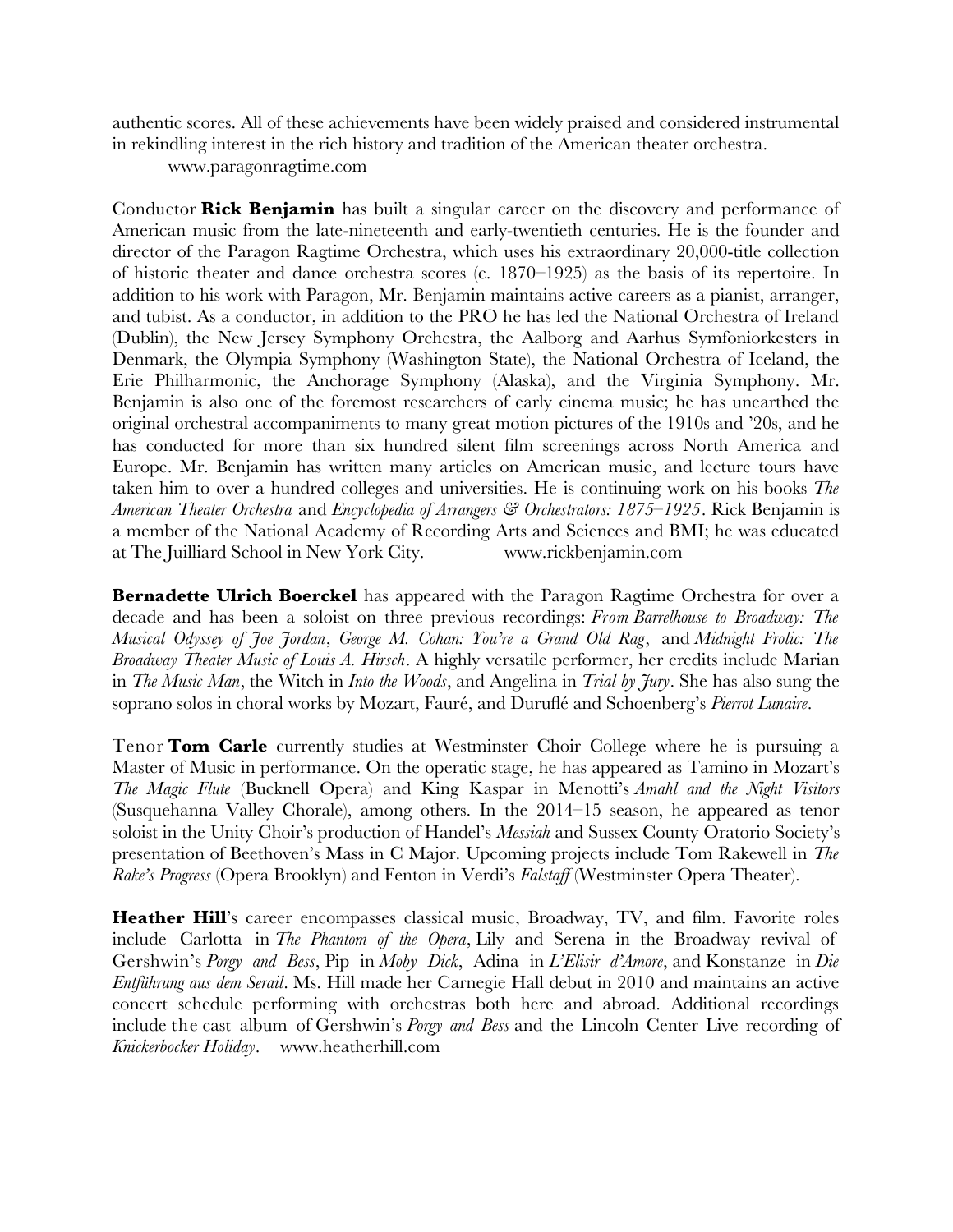**Daniel Marcus** made his Broadway debut in Joe Papp's production of *The Pirates of Penzance* and since then has appeared on Broadway in *1776*, *A Christmas Carol*, *Pal Joey*, *The Woman in White*, and *Urinetown*, in which he created the role of Officer Barrel. In London he was in *Paradise Found* directed by Hal Prince and most recently Off-Broadway in *Adding Machine* and *Our Town*. This is his second recording for producer Judith Sherman and New World Records, following their *Victor Herbert: Collected Songs*, and he looks forward to further collaborations with Rick Benjamin and his wonderful orchestra.

**Edward Pleasant**, baritone, is a gifted actor and has received critical acclaim for his performances in opera, musical theater and on recordings. Pleasant gained national attention when he appeared with the New York City Opera as Jake in *Porgy and Bess*, which included the historic Emmy-nominated Live from Lincoln Center telecast on PBS. He has performed in such prestigious concert venues as Avery Fisher Hall, Alice Tully Hall, and Carnegie Hall, as well as at the Texas State Capitol and the White House. He has appeared on more than a dozen recordings and operatic compilations.

# **The Paragon Ragtime Orchestra**

Rick Benjamin, conductor & piano

Caroline Chin, 1st violin & concertmaster Bryony Stroud-Watson, 2nd violin Thomas Rosenthal, viola Jonathan Dexter, cello Troy Rinker, double bass Leslie Cullen, fute & piccolo Vasko Dukovski, clarinet Paul Murphy, cornet Michael Blutman, cornet Michael Lormand, trombone Taylor Arthur Goodson, drums & percussion Diane Scott, piano

# **Vocalists**

Bernadette Boerckel, soprano & comedienne Daniel Marcus, tenor & comedian Edward Pleasant, baritone

Heather Hill, soprano Thomas Carle, tenor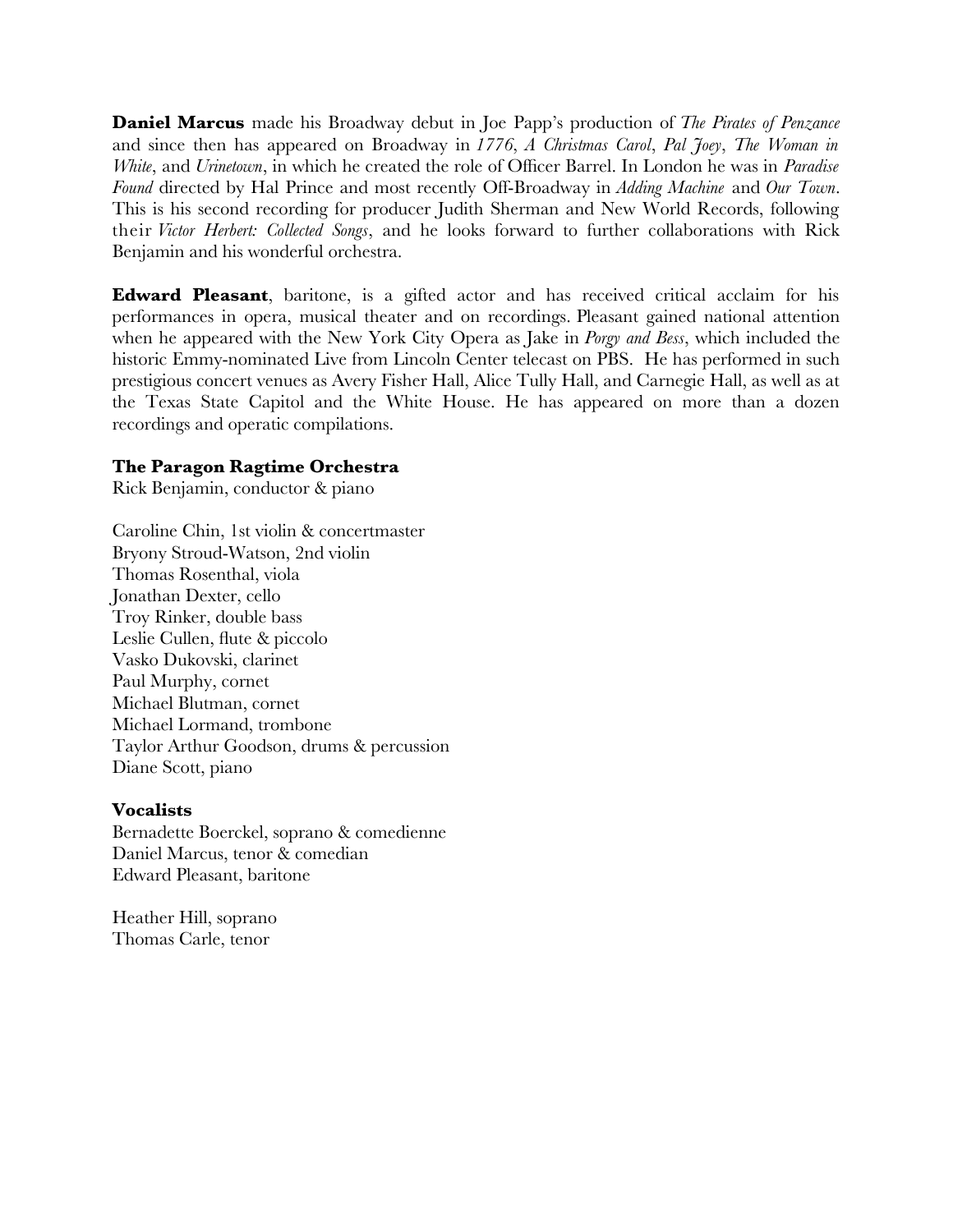# SELECTED DISCOGRAPHY

## **The Paragon Ragtime Orchestra on New World Records**

*Black Manhattan: Theater and Dance Music of James Reese Europe, Will Marion Cook, and Members of the Legendary Clef Club*. New World Records 80611-2.

*Black Manhattan; Volume 2*. New World Records 80731-2.

*From Barrelhouse to Broadway: The Musical Odyssey of Joe Jordan*. New World Records 80649-2.

*Midnight Frolic: The Broadway Theater Music of Louis A. Hirsch (1881–1924).* New World Records 80707-2.

*Minding the Score: The Music of Harry L. Alford, America's Pioneer Arranger (1875–1939)*. New World Records 80743-2.

*Scott Joplin: Treemonisha.* New World Records 80720-2 [2 CDs].

*The Pioneers of Movie Music: Sounds of the American Silent Cinema.* New World Records 80761-2. *You're A Grand Old Rag: The Music of George M. Cohan.* New World Records 80685-2.

#### VIDEOGRAPHY

*The Charlie Chaplin Moving Picture Show* (DVD). Accompanied with original scores by the Paragon Ragtime Orchestra. Rialto Media, 1999.

*"The Mark of Zorro" starring Douglas Fairbanks* (DVD). Accompanied with original scores by the Paragon Ragtime Orchestra. Rialto Media, 2007.

#### SELECTED BIBLIOGRAPHY

Benjamin, Rick. *The American Theater Orchestra*. In preparation.

Bennett, Robert Russell ed. By George J. Ferencz. *The Broadway Sound*. Rochester, NY: University of Rochester Press, 1999.

Hamm, Charles. *Irving Berlin: Songs From the Melting Pot*. New York: Oxford University Press, 1997. Independent Broadway Database. www.ibdb.com. Website.

Jablonsky, Edward. *Irving Berlin: American Troubadour*. New York: Henry Holt and Company, 1999. Sears, Benjamin (ed.) *The Irving Berlin Reader*. New York: Oxford University Press, 2012.

Wilder, Alec. *American Popular Song: The Great Innovators*. New York: Oxford University Press, 1972. Woollcott, Alexander. *The Story of Irving Berlin*. New York: G.P. Putnam's Sons, 1925.

Album concept by Rick Benjamin

Produced and engineered by Judith Sherman

Engineering and editing assistant: Jeanne Velonis

Digital mastering: Paul Zinman, Soundbyte Productions, Inc., NYC

Recorded June 20–21, 2015 at the American Academy of Arts and Letters, New York City Package design: Bob Defrin Design, Inc.

All orchestrations and images from the Rick Benjamin Collection, except "Oh! How I Hate to Get Up in the Morning!," courtesy Vince Giordano.

Piano by Steinway & Sons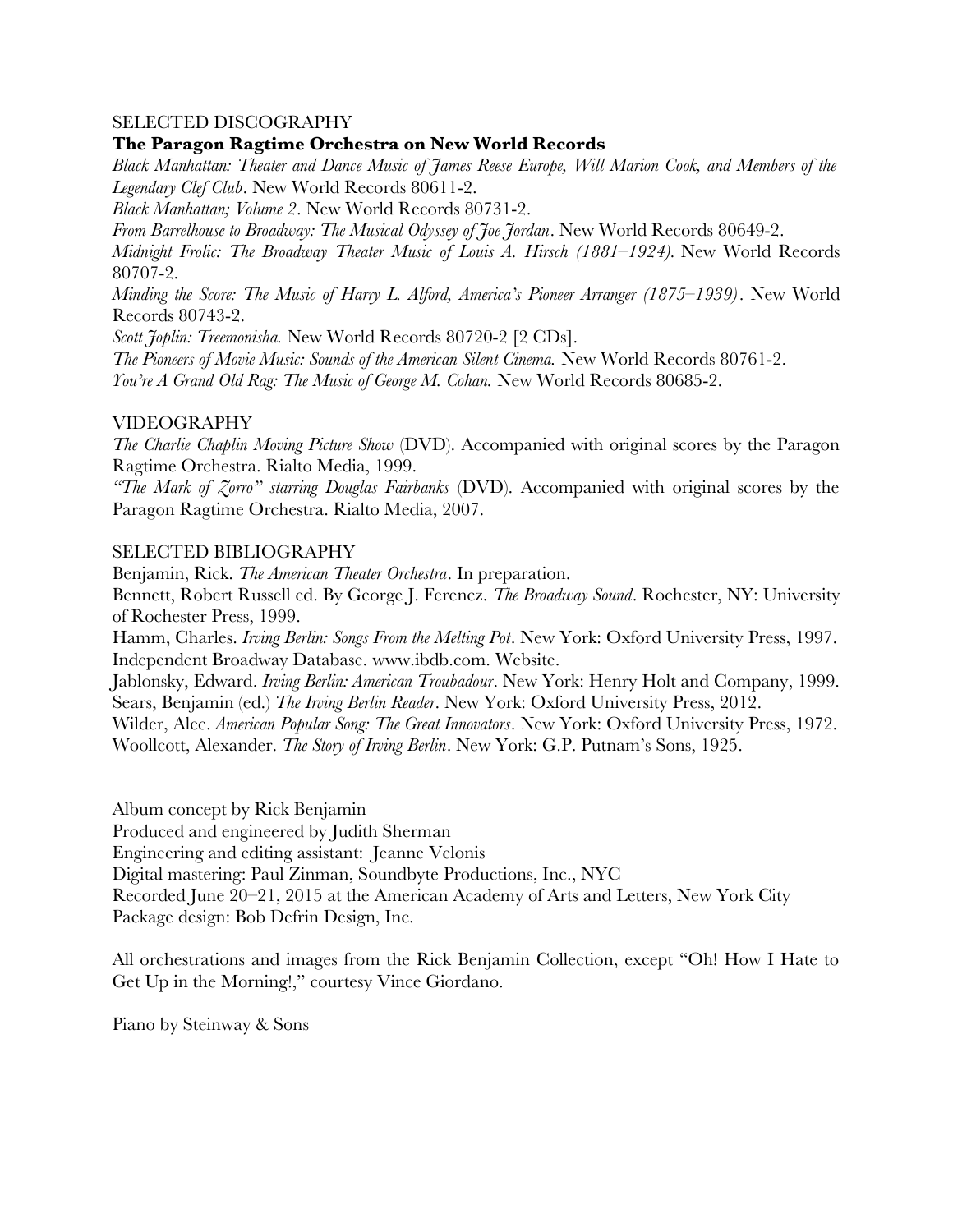# **This recording was made possible by a grant from the Francis Goelet Charitable Lead Trust.**

## FOR NEW WORLD RECORDS:

Lisa Kahlden, President; Paul M. Tai, Vice-President, Director of Artists and Repertory; Mojisola Oké, Bookkeeper; Paul Herzman, Production Associate.

## ANTHOLOGY OF RECORDED MUSIC, INC., BOARD OF TRUSTEES:

Herman Krawitz, Chairman; Amy Beal; Thomas Teige Carroll; Robert Clarida; Emanuel Gerard; Lisa Kahlden; Fred Lerdahl; Larry Polansky; Paul M. Tai.

Francis Goelet (1926–1998), *In Memoriam*

For a complete catalog, including liner notes, visit our Web site: www.newworldrecords.org. New World Records, 20 Jay Street, Suite 1001, Brooklyn, NY 11201 Tel (212) 290-1680 Fax (646) 224-9638 E-mail: info@newworldrecords.org ℗ & © 2015 Anthology of Recorded Music, Inc. All rights reserved. Printed in U.S.A.

# **NO PART OF THIS RECORDING MAY BE COPIED OR REPRODUCED WITHOUT WRITTEN PERMISSION OF A.R.M., INC.**